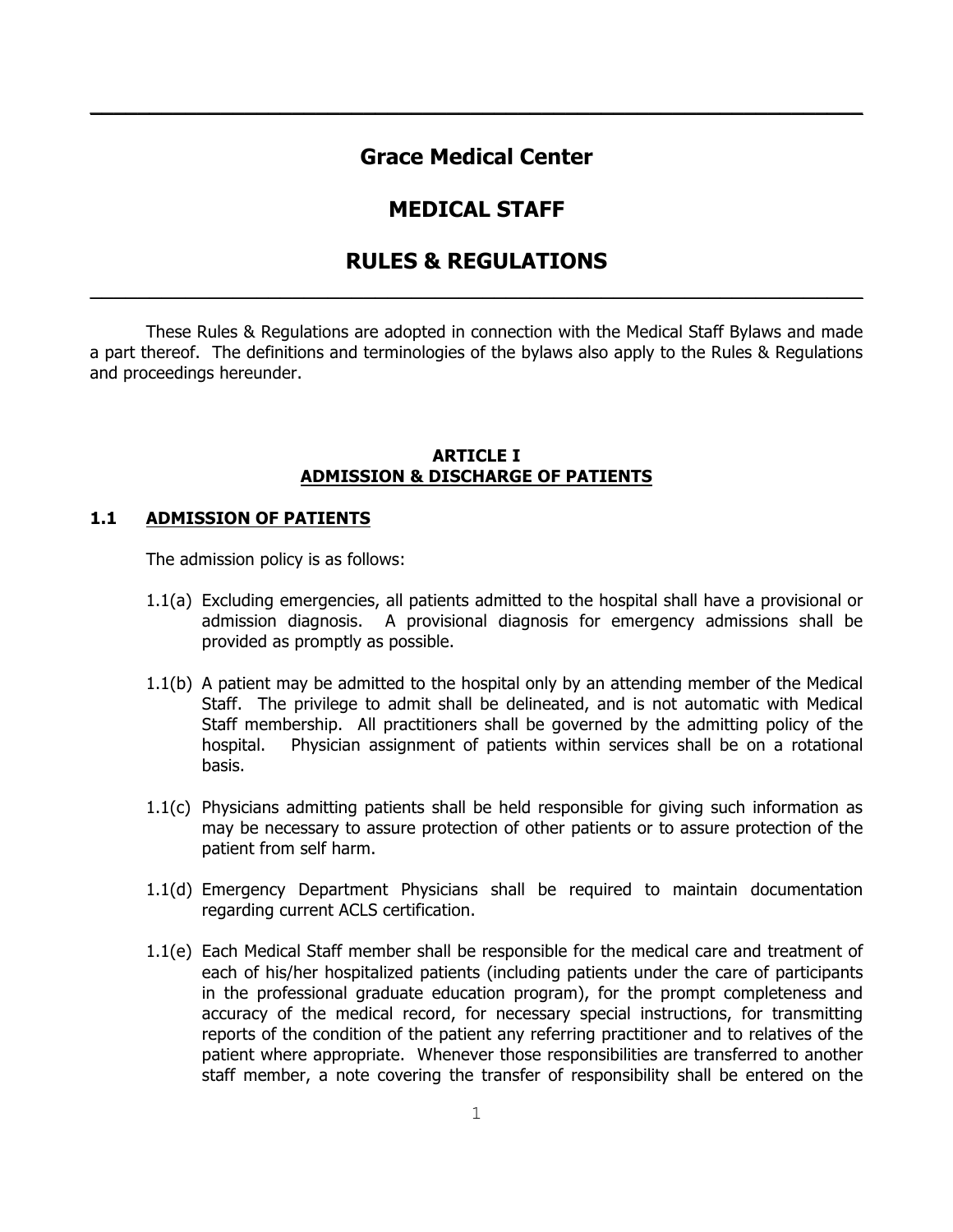order sheet of the medical records.

- 1.1(f) Each member of the Medical Staff shall designate a member of the Medical Staff who may be called to care for his/her patients in an emergency at those times the Attending Physician is not readily available. In cases of inability to contact the Attending Physician, the following should be contacted, in order of priority listed below:
	- (1) An alternate physician (preferably a partner, associate or designee of the Attending Physician);
	- (2) The Chief of Staff, who may assume care for the patient or designate any appropriately trained member of the staff; or
	- (3) In the absence of the above, any appropriately trained member of the Medical Staff requested by the CEO to provide care for the patient.

### **1.2. ADMITTING POLICY**

Priorities for admission are as follows:

#### **1.2(a) Emergency Admissions**

Within twenty-four (24) hours following all admissions, the Attending Physician shall have a history and physical dictated documenting the need for the admission. Failure to furnish this documentation or evidence of willful or continued misuse of this category of admission will be brought to the attention of the Medical Executive Committee (MEC) for appropriate action.

#### **1.2(b)Preoperative Admissions**

This includes all patients scheduled for surgery. If it is not possible to handle all such admissions, the Chairman of the Department of Surgery may decide the urgency of any specific admission.

#### **1.2(c) Routine Admissions**

This will include elective admissions involving all services.

#### **1.3 PATIENT TRANSFERS**

- 1.3(a) Transfer priorities shall be as follows:
	- (1) Emergency Department to appropriate patient bed;
	- (2) From any department to ICU in an emergency;
	- (3) From ICU in an emergency;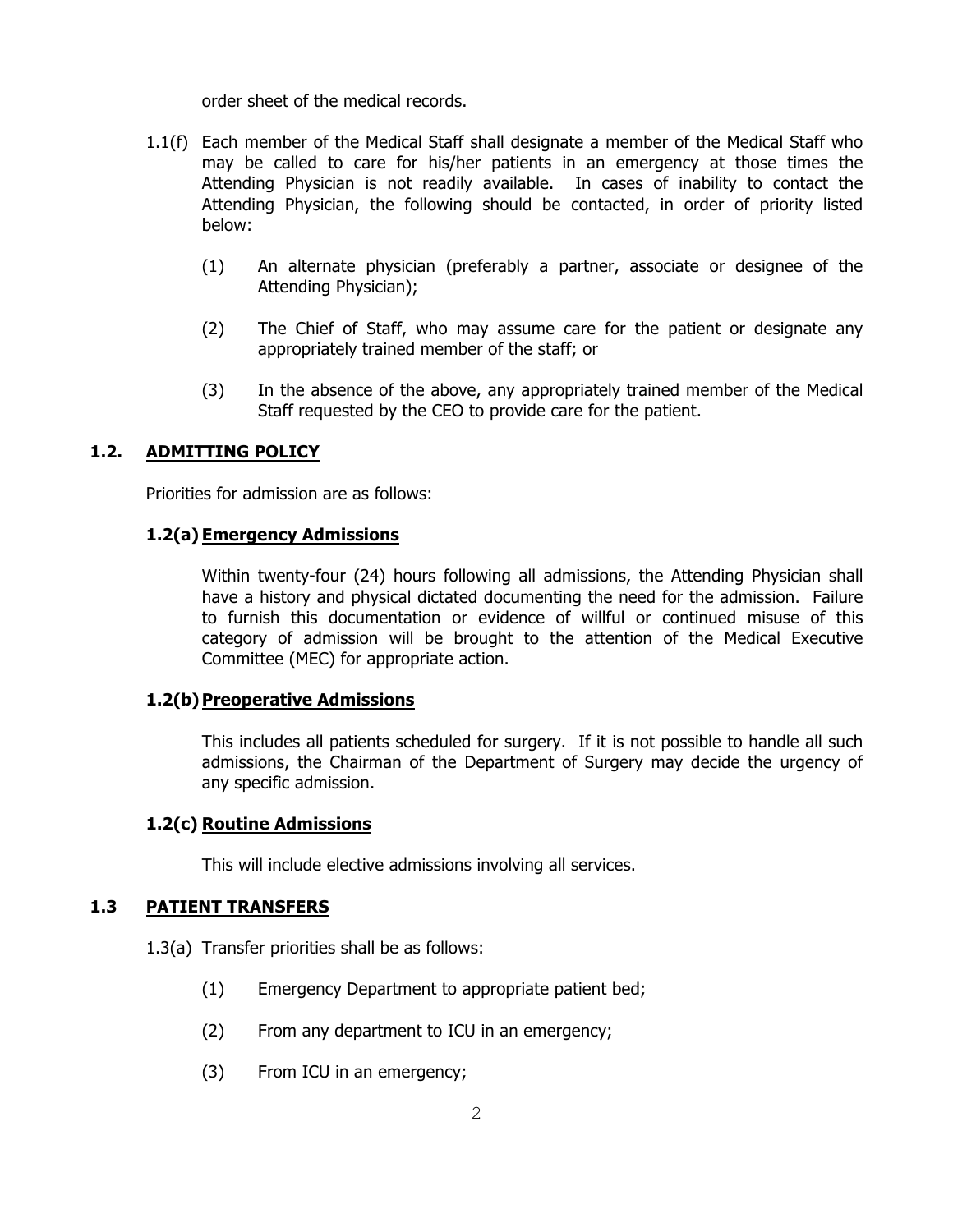(4) From temporary placement in an inappropriate area to the appropriate area for that patient.

- 1.3(b) No patient will be transferred between departments without an order by the Attending Physician.
- 1.3(c) If the Intensive care unit is full and a patient requires ICU care; all physicians attending patients in the ICU will be called to discuss the possibility of transferring a patient to the med/surg floor. If there is no agreement to transfer, the Chief of Staff may consult any appropriate specialist in making this determination, and shall make the decision.

#### **1.4 SUICIDAL PATIENTS**

For the protection of patients, the medical and nursing staff, and the hospital, the care of the potentially suicidal patient shall be as follows:

- 1.4(a) A patient suspected to be suicidal in intent shall be admitted to a security room consistent with the patients medical needs. If these accommodations are not available, the patient shall be transferred, if possible, to another institution where suitable facilities are available. When transfer is not possible, the patient may be admitted to a general area of the hospital as a temporary measure. Appropriate restraints may be used as permitted by these Rules & Regulations or hospital policy. The patient will be afforded psychiatric consultation;
- 1.4(b) The hospital social worker should be consulted for assistance; and
- 1.4(c) If the patient presents to the emergency room, the steps set forth in Section 1.4(a) shall be followed, except that the patient shall not be transferred absent an appropriate medical screening examination, any necessary stabilizing treatment, and a certification, pursuant to the Hospital's EMTALA policy, that the benefits of transfer outweigh the risks.

#### **1.5 DISCHARGE OF PATIENTS**

The discharge policy is as follows:

- 1.5(a) Patients shall be discharged only on order of the Attending Physician. Should a patient leave the hospital against the advice of the Attending Physician or without proper discharge, a notation of the incident shall be made in the patient's medical record by the Attending Physician. The discharge process shall provide for continuing care based on the patient's assessed needs at the time of discharge.
- 1.5(b) If any questions as to the validity of admission to or discharge from the facility should arise, the subject shall be referred to the Physician Advisor for assistance.
- 1.5(c) The Attending Physician is required to document the need for continued hospitalization prior to expiration of the designated length of stay. This documentation must contain: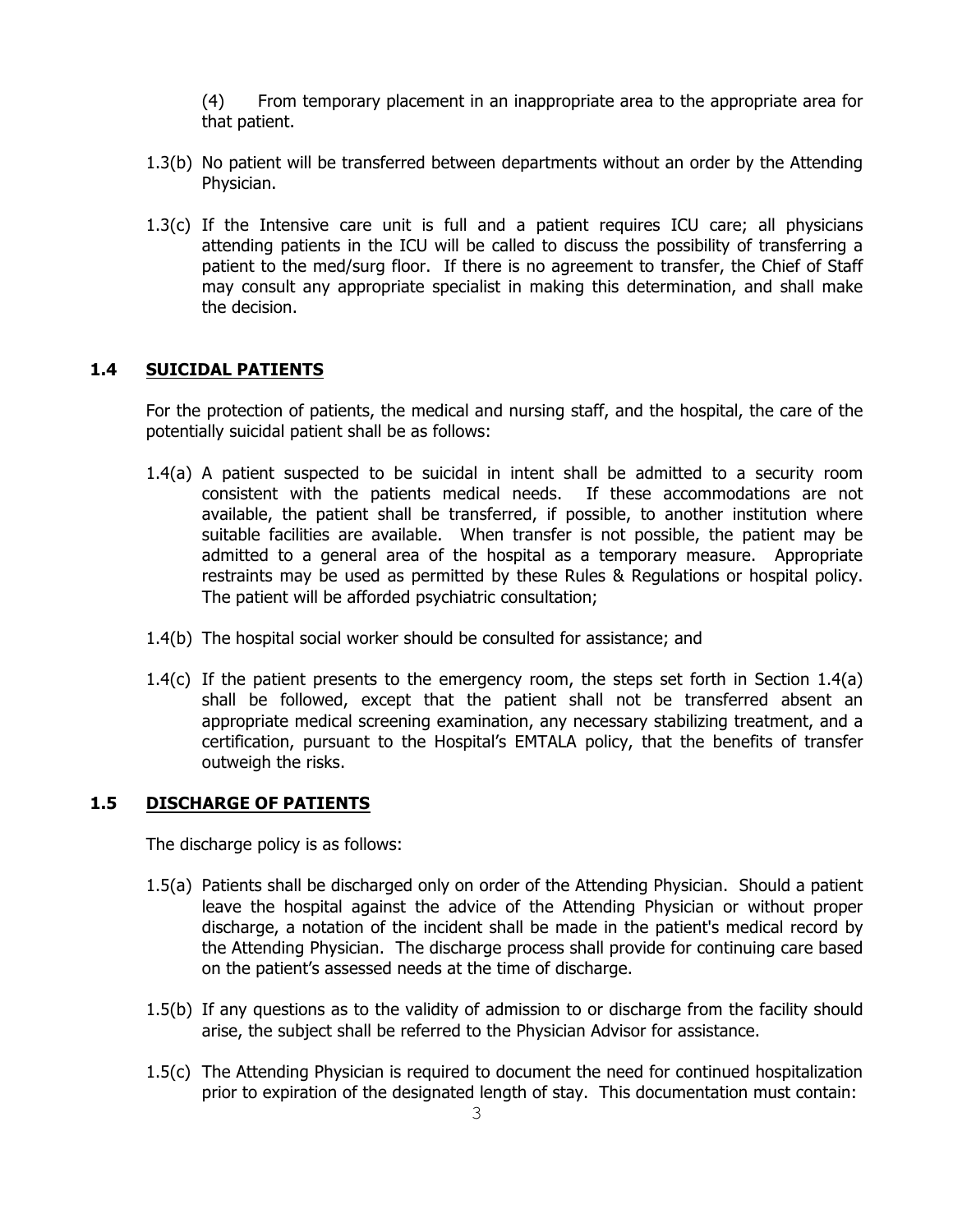- (1) Adequate documentation stating the reason for continued hospitalization. A simple reconfirmation of the diagnosis will not be considered adequate;
- (2) Estimate of additional length of stay the patient will require; and
- (3) Plans for discharge and post-hospital care.

Upon request of the Utilization Management Committee or other committee responsible for case management, the Attending Physician must provide written justification of the necessity for continued hospitalization of any patient hospitalized longer than specified by the committee, including an estimate of the number of additional days of stay and the reason therefor. This report must be submitted within a reasonable period of time. Failure to comply with this policy will be brought to the attention of the MEC for action.

- 1.5(d) The Attending Physician shall keep the patient and the patient's family informed concerning the patient's condition throughout the patient's term of treatment. The Attending Physician and hospital staff shall ensure that the patient is provided with information that includes, but is not limited to, the following:
	- (1) Conditions that may result in the patient's transfer to another facility or level of care;
	- (2) Alternatives to transfer, if any;
	- (3) The clinical basis for the discharge; and
	- (4) The anticipated need for continued care following discharge.

### **1.6 DECEASED PATIENT**

In the event of a patient death the deceased shall be pronounced dead by the Attending Physician, another member of the Medical Staff, the Emergency Department Physician or the medical examiner, as appropriate. Such pronouncement shall be documented in the patient's medical record.

## **1.7 AUTOPSIES**

Autopsies shall be secured by the Attending Physician as guided by Medical Staff approved criteria, and in accordance with applicable state regulations governing the performance of autopsies by the Medical Examiner. If an autopsy is indicated, the Attending Physician should request permission from the family or guardian for a complete or limited autopsy. Efforts to obtain permission shall be documented in the medical record, and consents, if obtained, should be in writing signed by the family or guardian and placed in the medical record. Autopsies to be performed by the medical examiner shall be governed by applicable state law.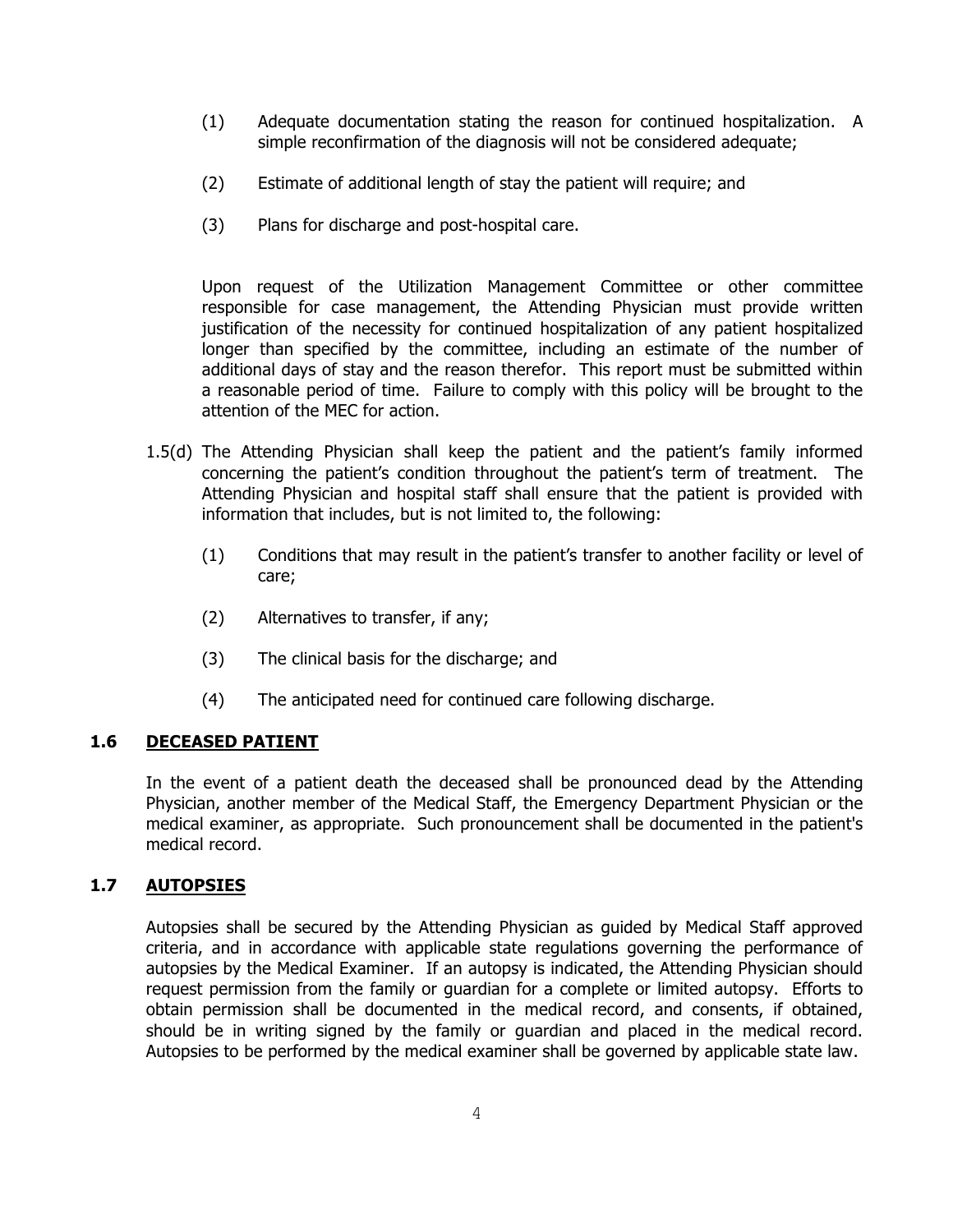#### **ARTICLE II MEDICAL RECORDS**

#### **2.1 PREPARATION/COMPLETION OF MEDICAL RECORDS**

The Attending Physician shall be responsible for the preparation of a complete and legible medical record for each patient. Its contents shall be pertinent and current. The record shall include identification data, complaint, personal history, family history, history of present illness, physical examination, special reports, such as consultations, clinical laboratory, radiology services, other diagnostic and therapeutic orders and results thereof, provisional diagnosis, medical or surgical treatments, operative report, pathological findings, progress notes, final diagnosis, condition on discharge, discharge summary or note, clinical résumé and autopsy report, when performed. The record shall also contain a report of any emergency care provided to the patient; evidence of known advance directives; documentation of consent; and a record of any donation of organs or tissue or receipt of transplant or implants.

### **2.2 ADMISSION HISTORY**

Each patient admitted for inpatient care shall have complete admission history and physical examination recorded by a qualified physician (or other licensed independent practitioner credentialed to perform a history and physical) within twenty-four (24) hours of admission. A history and physical performed by a physician assistant or nurse practitioner must be signed by that individual and then authenticated and countersigned within twenty-four (24) hours, or prior to the patient undergoing surgery, by the attending physician. Oral/maxillofacial surgeons may be granted privileges to perform part or all of the history and physical examination, including assessment of the medical, surgical and anesthetic risks of the proposed operation or other procedure. This report shall include an age-specific assessment of the patient and shall include all pertinent findings documenting the need for the admission. In the case of infants, children or adolescents, the report shall include immunization status and other pertinent age-specific information. If the admission follows within twenty-four (24) hours of a discharge from an acute care facility, the history and physical shall specifically document the circumstances surrounding the need for additional acute care. Failure to dictate/write the patient's history and physical within twenty-four (24) hours after admission shall result in the physician being notified that he/she will have twenty-four (24) hours in which to complete the history and physical. Following this, if the history and physical remains delinquent, physician may be suspended until the H&P is complete. If the history and physical is completed by a licensed independent practitioner who is not a physician or oral and maxillofacial surgeon, the findings, conclusions and assessment of risk must be endorsed by a qualified physician prior to surgery, invasive diagnostic or therapeutic interventions, induction of anesthesia, or other major high risk procedures.

A history and physical performed within thirty (30) days prior to hospital admissions may be used, as long as the medical record contains durable, legible practitioner documentation indicating:

The history and physical has been reviewed and is still current;

That an appropriate assessment was completed within 24 hours after inpatient admission or prior to surgery, whichever comes first, confirming that the necessity for the procedure or care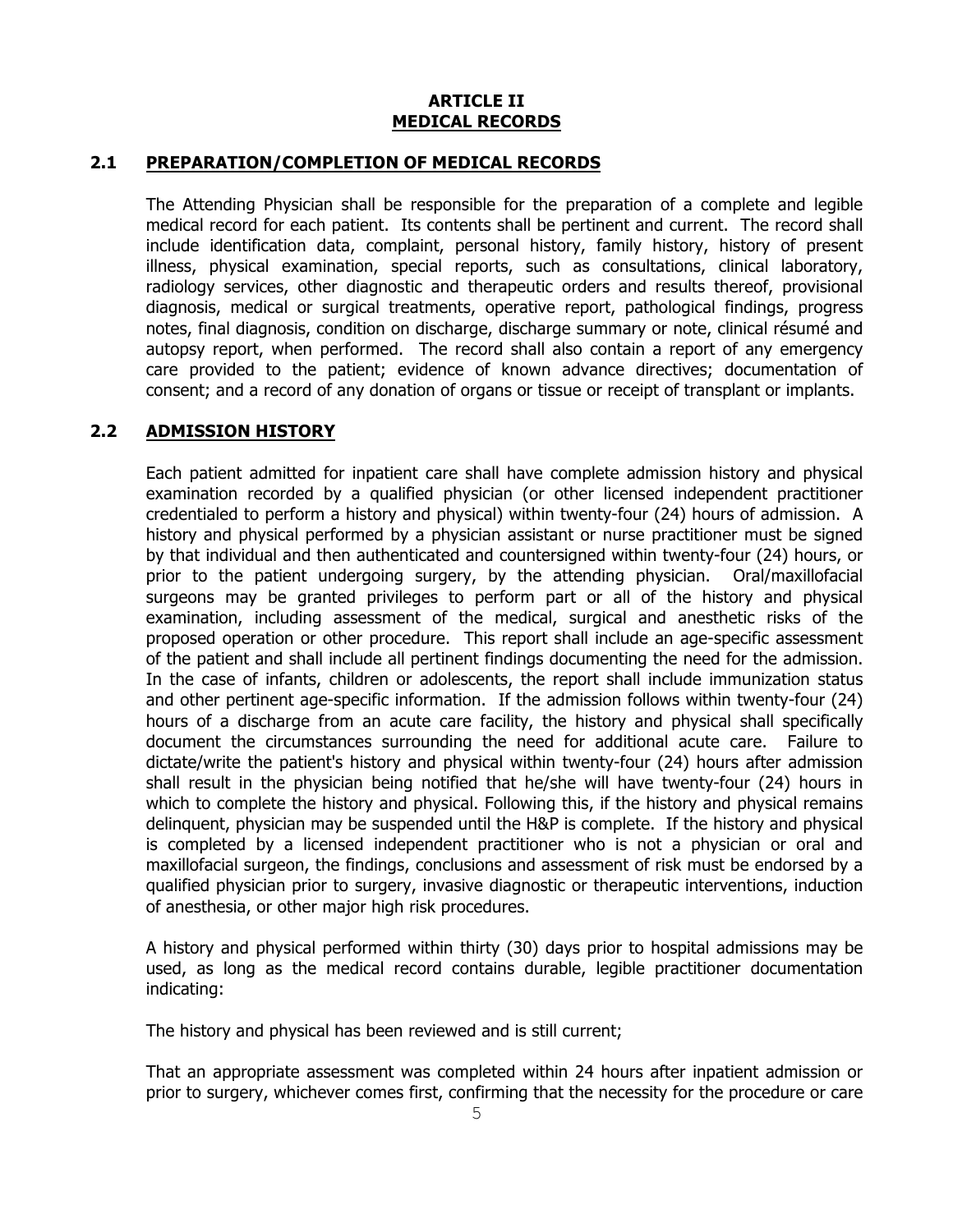is still present; and

That the patient's condition has not changed since the history and physical was originally completed.

### **2.3 SCHEDULED OPERATIONS/DIAGNOSTIC PROCEDURES**

A history and physical exam must be recorded within twenty-four (24) hours prior to all surgical procedures and invasive diagnostic procedures, whether inpatient or outpatient. When a history and physical examination, pertinent laboratory, x-ray and EKG reports are not in the chart of every patient before a scheduled operation or any potentially hazardous diagnostic procedure, the procedure shall be canceled unless the Attending Physician documents that such delay would be a threat to the patient's health.

#### **2.4 PROGRESS NOTES**

Pertinent progress notes shall be recorded at the time of observation, sufficient to permit continuity of care and transferability. Wherever possible, each of the patient's clinical problems should be clearly identified in the progress notes and correlated with specific orders, as well as results of tests and treatment. Progress notes shall be written or dictated at least daily on all patients except on the day of admission. Members of the medical staff, Clinical dieticians, pharmacists, licensed therapists and AHP's, credentialed or employed as identified in Article VII of these Rules & Regulations, may make entries into the progress notes pertinent to their areas.

#### **2.5 OPERATIVE/PROCEDURAL REPORTS/ORDERS**

Operative/procedural reports shall include a preoperative diagnosis, a detailed account of the findings at surgery, name and the details of the surgical technique, postoperative diagnosis and tissue or specimens removed or altered. Operative/procedural notes shall be written immediately following surgery, and the report made a part of the patient's current medical record prior to patient leaving recovery room or before leaving the OR if patient is being transferred directly to ICU. Appropriate post operative and/or discharge orders are required prior to the patient leaving PACU or the Endoscopy suites. When a full operative or other high-risk procedure report cannot be entered immediately into the patient's medical record after the operation or procedure, a progress note is entered in the medical record before the patient is transferred to the next level of care. This progress note must include the name(s) of the primary surgeon(s) and his or her assistant(s), procedure performed and a description of each procedure finding, estimated blood loss, specimens removed, and postoperative diagnosis. Any practitioner failing to dictate operative/procedural notes as required herein will be brought to the attention of the Chief of Staff for appropriate action.

# **2.6 CONSULTATIONS**

It will be the responsibility of the Attending Physician or surgeon to obtain consultation in those circumstances outlined in the mandatory consultation policy of this hospital. Consultations shall be obtained through written order of the Attending Physician. The consultation report shall include evidence of a review of the patient's record by the consultant, pertinent findings on examination of the patient, the consultant's opinion and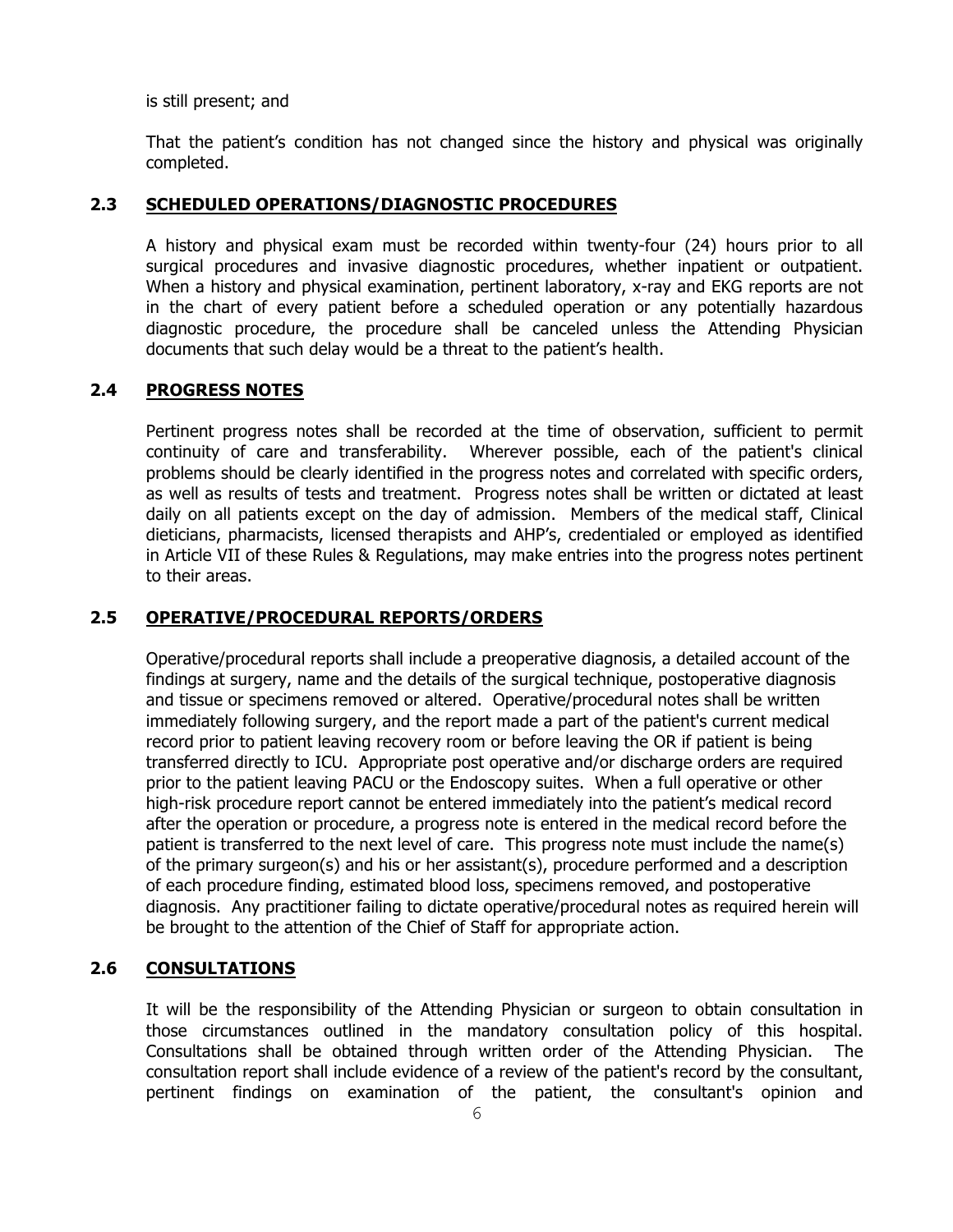recommendations. The report shall be made a part of the patient's record. A limited statement, such as "I concur" does not constitute an acceptable report of consultation. When operative procedures are involved, the consultation note shall be recorded prior to the operation, except in emergency situations so verified on the record.

### **2.7 CLINICAL ENTRIES/AUTHENTICATION**

All entries in the patient's medical record shall be accurately dated, authenticated and timed. Authentication shall be defined as the establishment of authorship by written signature, identifiable initials or computer key

## **2.8 ABBREVIATIONS/SYMBOLS**

Abbreviations and symbols utilized in medical records are to be those approved by the MEC and filed with the Health Information Management Department. Abbreviations and symbols may not be used in the final diagnostic statement or in documentation of an operative procedure.

A list of abbreviations 'not' to be used is on all physician orders and posted in all clinical areas. This list of not-to-be-used abbreviations is obtained from published sources of the Joint Commission.

#### **2.9 FINAL DIAGNOSIS**

The final diagnosis pending the results of lab, pathology and other diagnostic procedures shall be recorded in full without the use of symbols or abbreviations. It shall also be dated and signed by the responsible practitioner at the time of discharge of all patients.

#### **2.10 REMOVAL OF MEDICAL RECORDS**

Records may be removed from the hospital's jurisdiction and safekeeping only in accordance with a court order, subpoena or statute. All records, including imaging films, are the property of the hospital and shall not otherwise be removed from the premises. In cases of patient readmissions, all previous records shall be available for the use of the Attending Physician. This shall apply whether the patient is attended by the same practitioner or by another. Unauthorized removal of records from the hospital is grounds for suspension of the practitioner for a period to be determined by the MEC.

#### **2.11 ACCESS TO MEDICAL RECORDS**

Access to all patient medical records shall be afforded to members of the Medical Staff for bona fide study and research, consistent with preserving the confidentiality of personal information concerning the individual patients. All such projects shall be approved by the MEC before records can be studied. Subject to the discretion of the Chief of Staff, former members of the Medical Staff shall be permitted access to information from the medical records of their patients, covering all periods during which they attended such patients in the hospital.

Any physician on the Medical Staff may request a release of patient information providing that said patient is under his/her care and treatment. Such release will not require a Release of Information form to be signed by the patient when release of such information is necessary to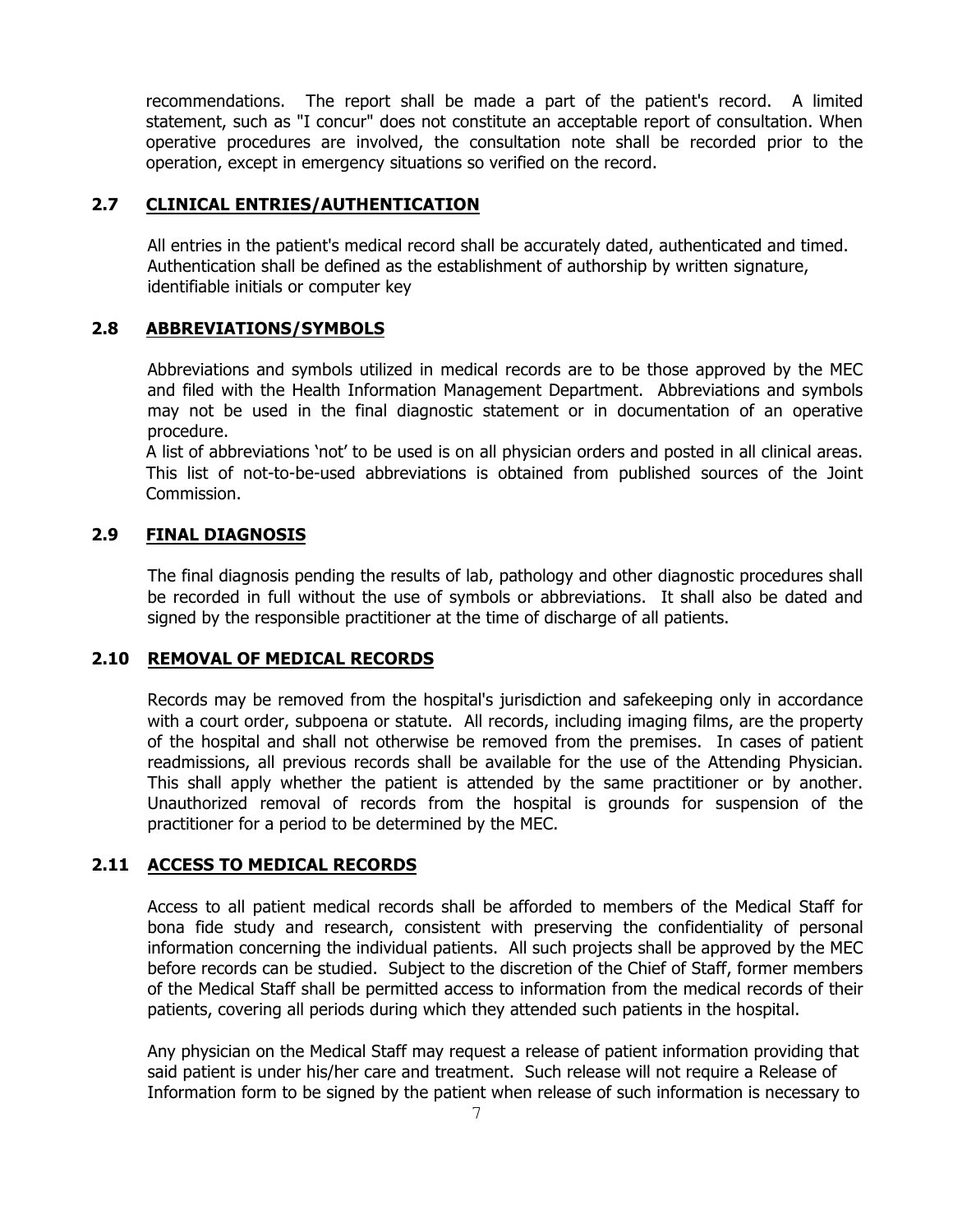provide continuity of care to the patient, and the treatment for which the physician seeks release of information was provided by the physician in question, at his/her request or direction, or by or at the direction of another physician who provided such treatment in consultation with such physician.

Persons not otherwise authorized to receive medical information shall require written consent of the patient, his/her guardian, his/her agent or his/her heirs.

Certain types of information, including, but not limited to, psychiatric medical records, alcohol and drug abuse records and HIV records are protected by statute, and require a signed release from the patient or a court order before being released to any person.

Information should not be released to a patient's family member unless a signed consent has been obtained from the patient, guardian, or legally authorized individual.

#### **2.12 PERMANENTLY FILED MEDICAL RECORDS**

A medical record shall not be permanently filed until it is completed by the responsible practitioner(s) or is ordered filed by the MEC, the Chief of Staff or CEO with an explanation of why it was not completed by the responsible practitioner(s).

### **2.13 STANDING ORDERS**

In order to ensure continued appropriateness, practitioner-specific standing orders shall be reviewed annually by the physician and the Utilization Review Committee. Standing orders shall be dated and signed by the practitioner and reproduced in detail on the order sheet of the patient's record. Standing orders shall not replace or void those orders written for a specific patient.

#### **2.14 COMPLETION OF MEDICAL RECORDS**

The patient's medical record shall be complete at the time of discharge, including progress notes and final diagnosis. The written or dictated discharge summary shall be completed within thirty (30) days of discharge. When final laboratory or other essential reports are not received at the time of discharge, a notation shall be written or dictated that this information is pending.

### **2.15 DELINQUENT MEDICAL RECORDS**

Patient medical records are required to be completed within thirty (30) days of discharge. The Health Information Management Department will provide each physician with a list of his/her incomplete medical records every fourteen (14) days. At the twenty-first (21<sup>st</sup>) day for any incomplete medical records, the letter will include a warning that the record(s) will be delinquent at thirty (30) days and the physician's privileges will be suspended if any records become delinquent.

2.15(a)Suspension. A chart which is not completed within thirty (30) days of discharge will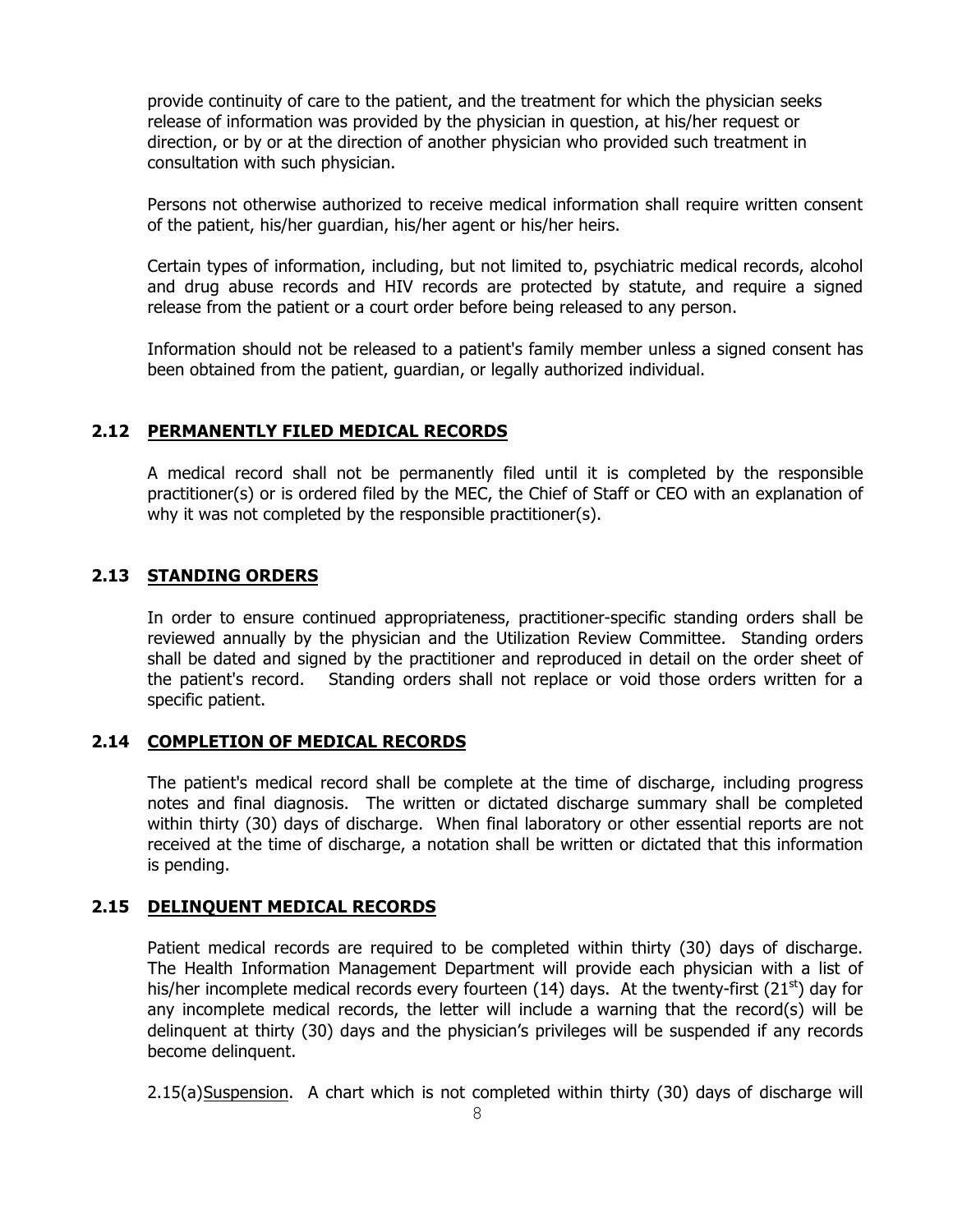trigger suspension of the responsible physician's privileges. When a staff member is notified of suspension, the staff member may not provide any hands-on patient care, whether inpatient or outpatient. Surgeries scheduled for that day may proceed. Any surgeries scheduled thereafter shall be postponed until all delinquent records are completed. New admissions or the scheduling of procedures are not permitted. Consultations are not permitted. The suspended physician may not cover Emergency Room call, may not provide coverage for partners or other physicians, nor admit under a partner's or other Attending Physician's name. Any exceptions must be approved by the Chief of Staff and the CEO.

- 2.15(b)The suspended staff member is obligated to provide to the hospital CEO and the Chief of Staff the name of another physician who will take over the care of his/her hospitalized patients, take his/her call, emergency room coverage, consultations and any other services that physician provides.
- 2.15(c)All hospital departments shall be notified of a suspension to enable the enforcement of the suspension.
- 2.15(d)Any physician who remains on suspension for seven (7) calendar days or longer will be referred to the MEC for further action.

A medical record shall not be permanently filed until it is completed by the responsible practitioner(s) or is ordered filed by the appropriate department chair, the CEO, or the chairperson of the Quality Management Committee, or equivalent Medical Staff committee.

#### **2.16 TREATMENT & CARE WRITTEN ORDERS**

Orders for treatment and care of patients may not be written by Allied Health Professionals or other non-practitioner personnel unless written under the supervision of and cosigned by the Attending Physician.

Preoperative orders must be cosigned prior to being followed unless the orders are verbal telephone orders given by the physician as prescribed in Article III, Section 3.2 of these Rules & Regulations. Only graduates of an accredited medical school may write orders and only under the direction of the preceptor physician. Medication orders and invasive procedures must be countersigned by a medical staff member.

#### **2.17 ALTERATIONS/CORRECTION OF MEDICAL RECORD ENTRIES**

Only the original author of a medical record entry is authorized to correct or amend an entry. Any correction must be dated and authenticated by the person making the correction. Medical record entries may not be erased or otherwise obliterated, including the use of "white-out".

To correct or amend an entry, the author should cross out the original entry with a single line, ensuring that it is still readable, write the word 'error', enter the correct information, sign with legal signature and title, and enter the date and time the correction was made.

Any alteration in the medical record made after the record has been completed is considered to be an addendum and should be dated, signed and identified as such.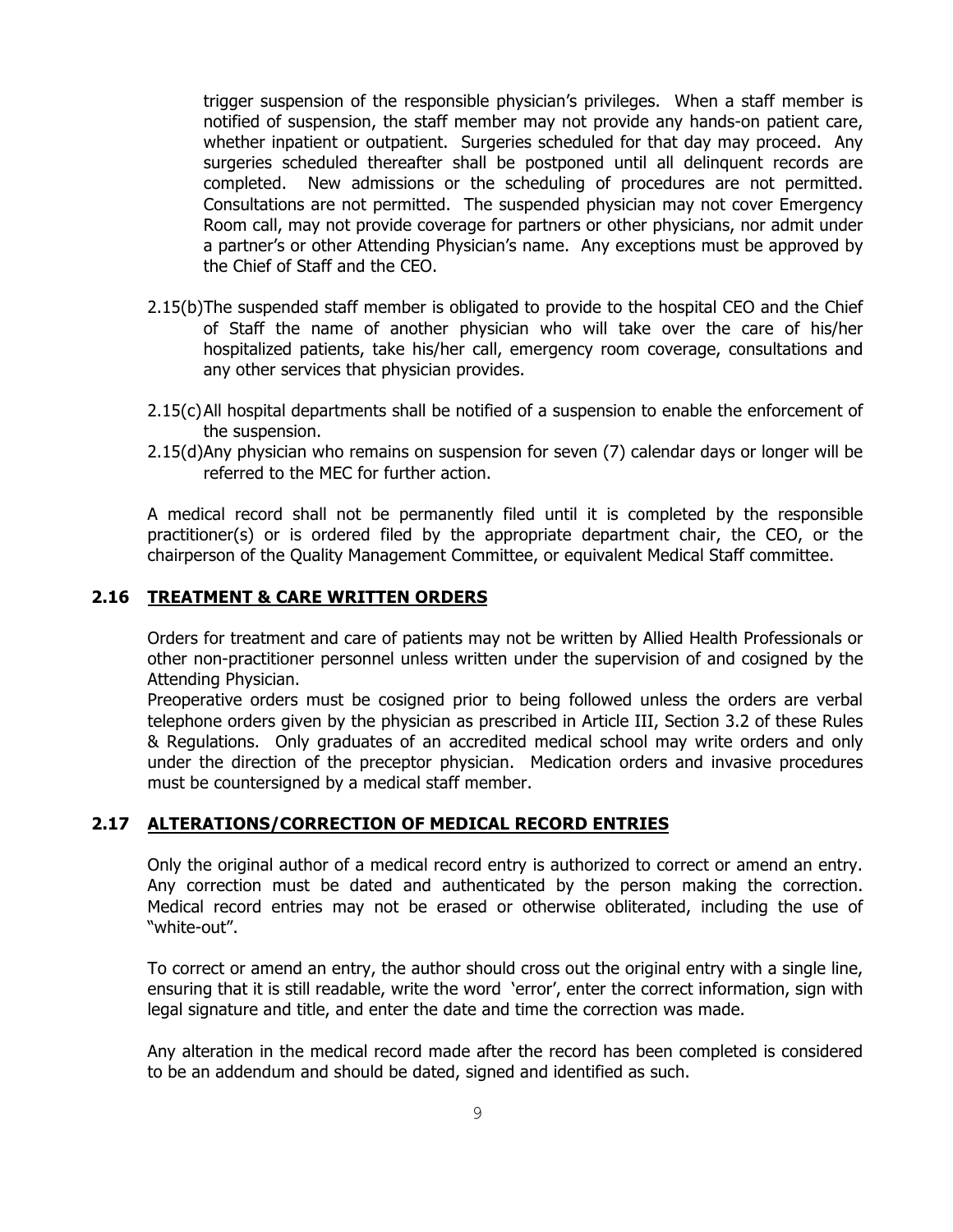## **2.18 JOINT COMMISION REQUIREMENTS**

- 2.18(a)Safety Standards. Each Medical Staff member shall be responsible for the medical care and treatment of each of his/her hospitalized patients, for the prompt completeness and accuracy of the medical record, for necessary special instructions, for transmitting reports of the condition of the patient any referring practitioner and to relatives of the patient where appropriate. The patient shall be provided with pertinent information regarding outcomes of diagnostic tests, medical treatment and surgical intervention. Whenever a physician's responsibilities are transferred to another staff member, a note covering the transfer of responsibility shall be entered on the order sheet of the medical records.
- 2.18(b) Unanticipated Outcomes. In the event of an unanticipated outcome or adverse event, the patients' treating and/or consulting physician shall participate in discussion of the outcome or event with the patient, family and/or legal representative to the extent appropriate under the hospital's Policy on Disclosure of Treatment Outcomes.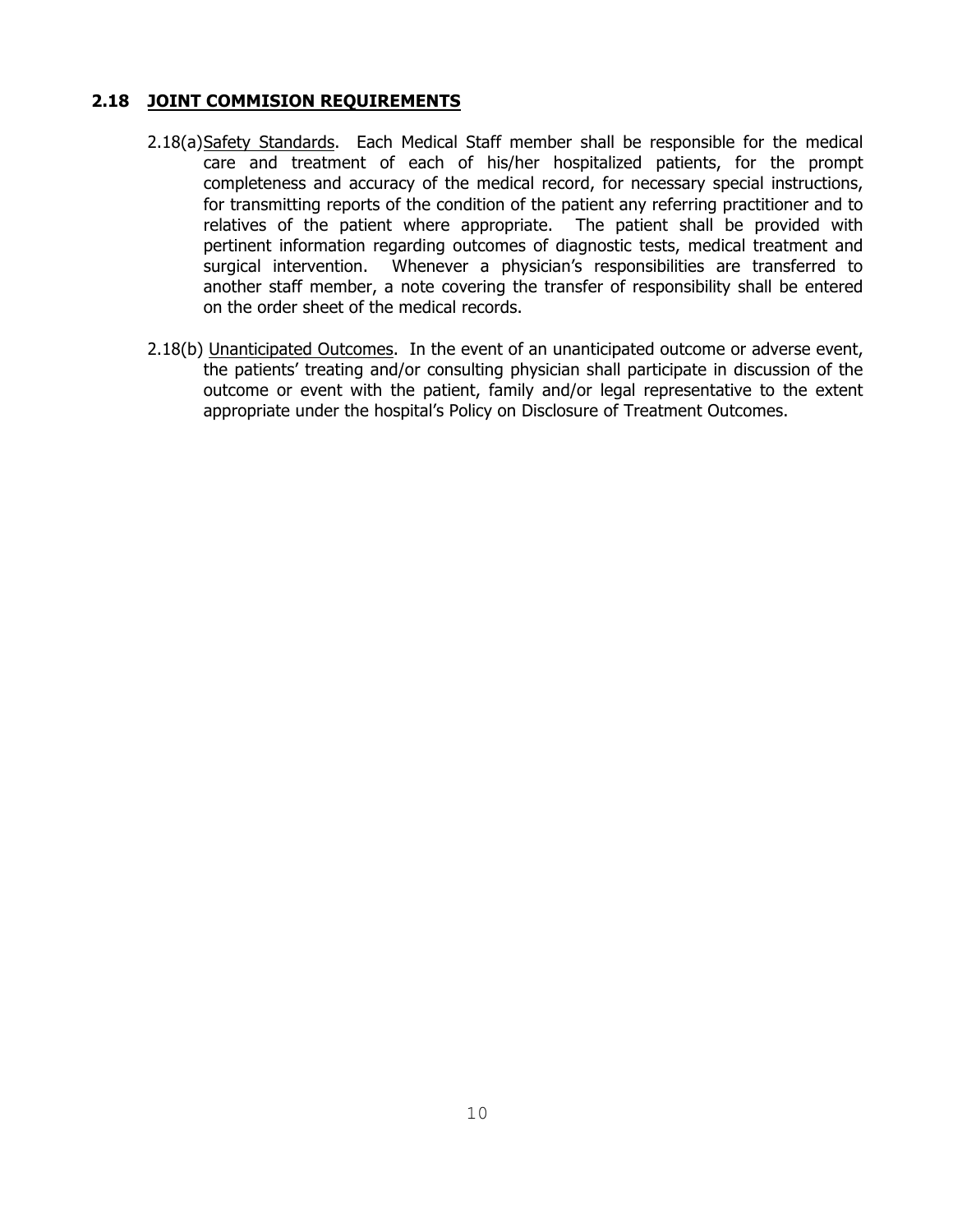# **ARTICLE III GENERAL CONDUCT OF CARE**

### **3.1 GENERAL CONSENT FORM**

A general consent form, signed by or on behalf of every patient admitted to the hospital, must be obtained at the time of admission. The patient business office should notify the Attending Physician whenever such consent has not been obtained. When so notified it shall, except in emergency situations, be the practitioner's obligation to obtain proper consent before the patient is treated in the hospital.

# **3.2 WRITTEN/VERBAL/TELEPHONE TREATMENT ORDERS**

Orders for treatment shall be in writing. Verbal orders are discouraged except in emergency situations and shall be used infrequently as required by Texas State Regulations. A verbal or telephone order shall be considered to be in writing if dictated to an R.N. or L.V.N. and signed by the R.N. or L.V.N and countersigned by the physician giving the order. Registered physical therapists, lab technicians, radiology technologists, clinical dieticians, respiratory therapy technicians, pharmacists and CRNA's may accept verbal orders relating to their area of practice. All verbal and telephone orders shall be signed by the qualified person to whom the order is dictated. The recipient's name, the name of the practitioner, and the date and time of the order shall be noted. The responsible physician shall authenticate and date any order as soon as possible, such as during the next patient visit as required by Texas State Regulations, and in no case longer than forty-eight (48) hours after the order is written. Failure to do so shall be brought to the attention of the MEC for appropriate action. All medication orders shall be authenticated by the prescribing practitioner as soon as possible, such as on the next patient visit, but in no case longer than forty-eight (48) hours after the order is written. Orders for outpatient tests require documentation of a diagnosis for which test is necessary. When orders are authenticated, they must be signed, dated and timed.

Verbal orders will generally not be accepted for chemotherapy drug orders, investigational drug, device or procedure protocols, orders to withhold (including Do Not Resuscitate orders) or withdraw life support. Telephone orders for chemotherapy, investigational drug, device or procedure protocols and Do Not Resuscitate orders may be given over the telephone only with two (2) nurses witnessing the order(s). Withdrawing of life support will only be implemented with an order written and authenticated by the prescribing practitioner, AND in accordance with applicable hospital policies regarding advanced directives.

### **3.3 ILLEGIBLE TREATMENT ORDERS**

The practitioner's orders must be written clearly, legibly and completely. Orders which are illegible or improperly written will not be carried out until rewritten or understood by the nurse.

### **3.4 PREVIOUS ORDERS**

All previous orders are canceled when patients go to surgery.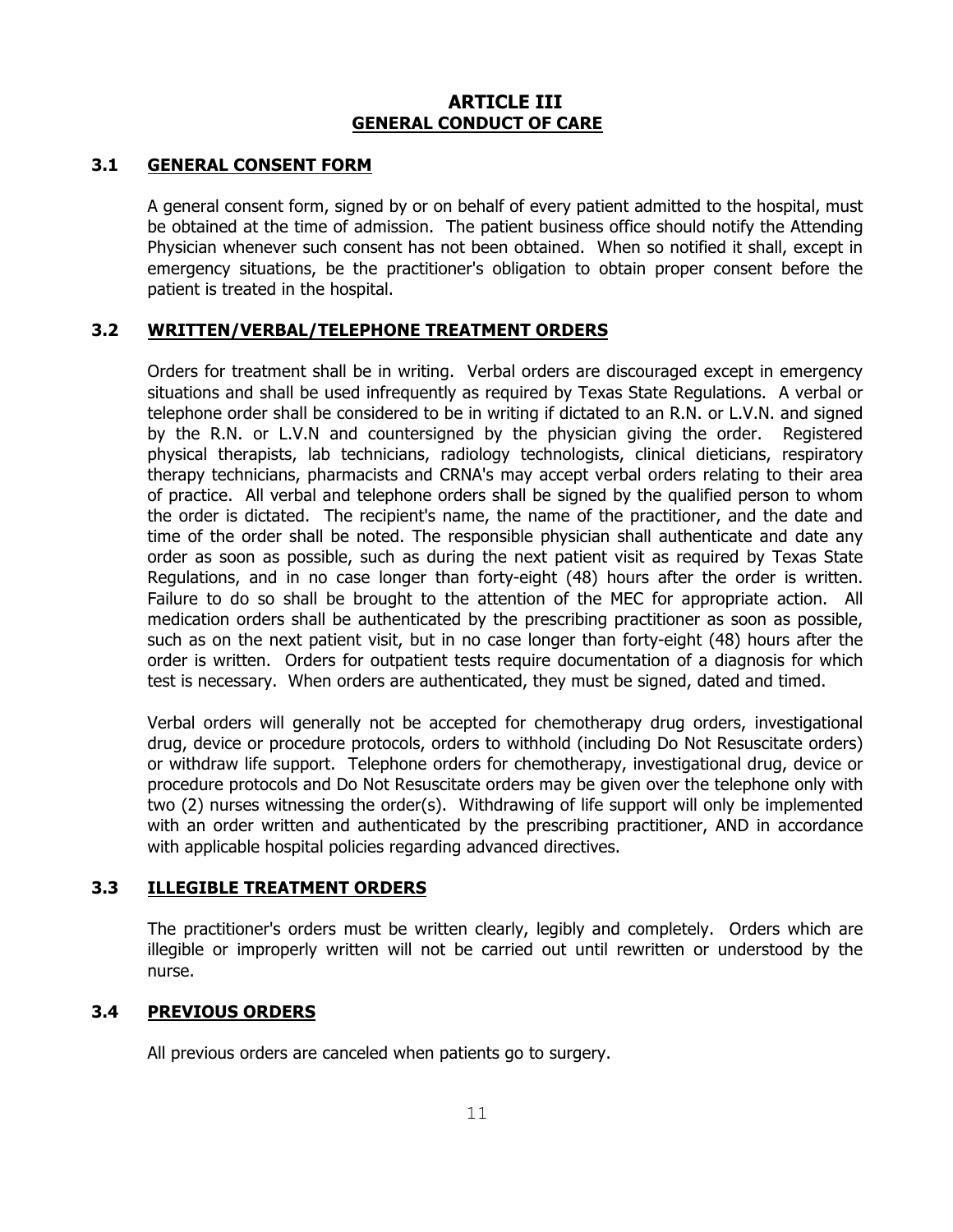### **3.5 ADMINISTRATION OF DRUGS/MEDICATIONS**

All drugs and medications administered to patients shall be those listed in the Formulary of the American Society of Hospital Pharmacists. Drugs for bona fide clinical investigations may be utilized only after approval by the committee performing the pharmacy and therapeutics function and the MEC.

### **3.6 ORDERING/DISPENSING OF DRUGS**

The physician must order drugs by name, dose, route and frequency of administration. Drugs shall be dispensed from the hospital pharmacy. When the patient brings medication to the Hospital with him/her, those medications which are clearly identified may be administered by the nursing staff only if ordered by the physician and verified and identified by the Pharmacist on duty. Upon discharge all medications shall be returned to the patient. The Director of Pharmacy shall be consulted for any deviations from this rule and his/her decision shall be binding. Medications ordered to be "held" will be discontinued after twenty-four (24) hours in the absence of orders to continue individual medications. Blanket reinstatement orders, i.e "resume" all medications orders, are banned. Medications must be individually addressed in orders.

#### **3.7 QUESTIONING OF CARE**

If a nurse or other provider has any reason to question the care provided to any patient, or believes that consultation is needed and has not been obtained, he/she shall call this to the attention of his/her supervisor, who in turn may refer the matter to the Chief Nursing Officer. If not resolved, the Chief Nursing Officer shall contact the Attending Physician to attempt to alleviate this question. The Chief Nursing Officer may then bring this matter to the attention of the Chief of Staff. If the circumstances are such as to justify such action, the Chief of Staff may request a consultation.

### **3.8 PATIENT CARE ROUNDS**

Hospitalized patients shall be seen at least daily and more frequently if their status warrants. Patients admitted to Intensive Care should be seen by the Attending Physician or his/her designated alternate as soon as possible after admission to the unit, but in any event no later than eight (8) hours after admission or sooner if warranted by the patient's condition.

#### **3.9 ATTENDING PHYSICIAN UNAVAILABILITY**

Should the Attending Physician be unavailable, his/her designee will assume responsibility for patient care.

#### **3.10 RESPIRATORY THERAPY ORDERS**

The duration of orders for respiratory therapy concerning ultrasonic nebulization, incentive spirometry, postural drainage and percussion will be discontinued after three (3) days unless otherwise ordered. All other ultrasonic nebulization, incentive spirometry postural drainage and percussion will be discontinued after five (5) days unless otherwise ordered, but not without notification to the Attending Physician.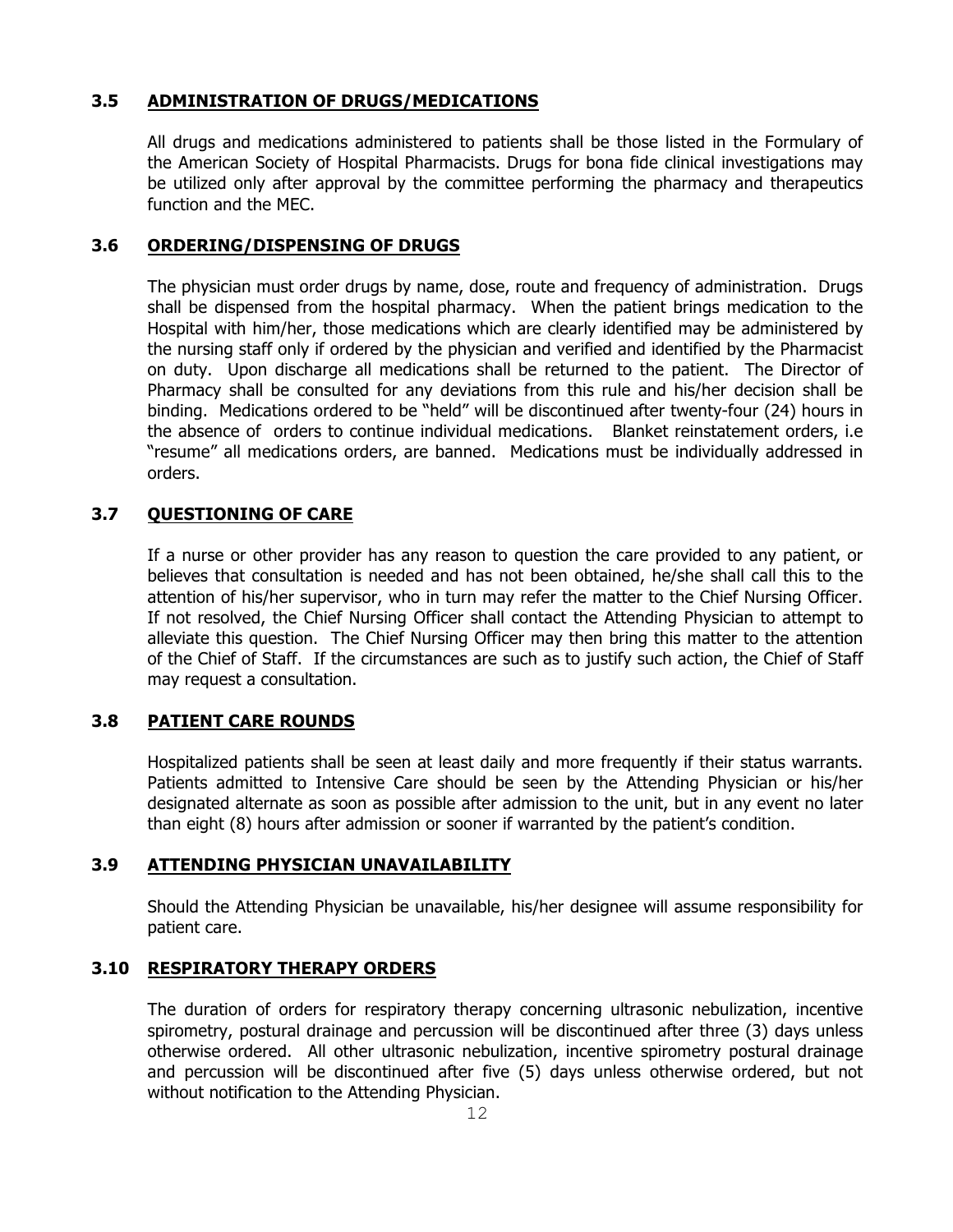### **3.11 PATIENT RESTRAINT ORDERS**

The MEC will approve all patient restraint policies and procedures prior to implementation and all Medical Staff members will abide with all hospital policies pertaining to restraints and seclusion. This policy applies to all patients of Grace Medical Center, based on the assessment of patient's needs and federal regulations.

#### **3.12 EMERGENCY SERVICES STAFF**

Each Medical Staff member who staffs the emergency room shall be required to hold current ACLS certification.

#### **3.13 PRACTITIONERS ORDERING TREATMENT**

Licensure will be verified for all practitioners ordering treatment (i.e. home health, cardiac rehabilitation, physical therapy, chemotherapy), regardless of the practitioner's Medical Staff status or lack thereof.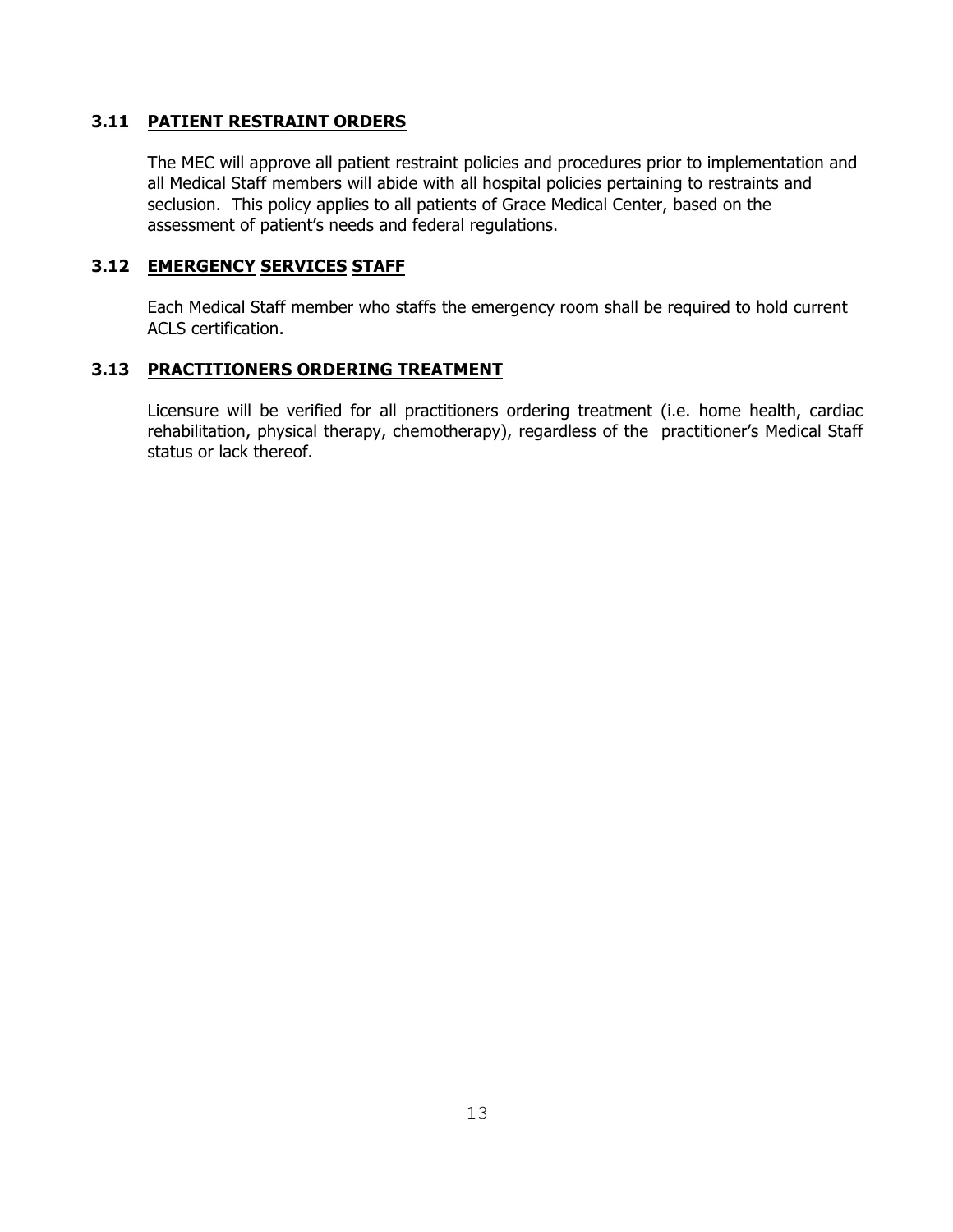#### **ARTICLE IV GENERAL RULES REGARDING SURGICAL CARE**

# **4.1 RECORDING OF DIAGNOSIS/TESTS**

Excluding emergencies, prior to any surgical procedure, a history, physical and other appropriate information including the preoperative diagnosis and appropriate laboratory tests must be recorded on the patient's medical record. If not recorded, the operation shall be canceled. In all emergencies, the practitioner shall make a comprehensive note regarding the patient's condition prior to induction of anesthesia and the start of surgery.

# **4.2 ADMISSION OF DENTAL CARE PATIENT**

A patient admitted for dental care is a dual responsibility involving the dentist and a physician member of the Medical Staff.

# **4.2(a) Dentist's Responsibilities**

The responsibilities of the dentist are:

- (1) To provide a detailed dental history justifying hospital admission;
- (2) To provide a detailed description of the examination of the oral cavity and preoperative diagnosis;
- (3) To complete an operative report describing the finding and technique. In case of extraction of teeth, the dentist shall clearly state the number of teeth and fragments removed. All tissue, excluding teeth and foreign objects, shall be sent to the hospital pathologist for examination;
- (4) To provide progress notes as are pertinent to the oral condition; and
- (5) To provide a clinical summary.

### **4.2(b)Physician's Responsibilities**

The responsibilities of the physician are:

- (1) To provide medical history pertinent to the patient's general health, which shall be on the patient's chart, prior to induction of anesthesia and start of surgery;
- (2) To perform a physical examination to determine the patient's condition, which shall be on the patient's chart prior to anesthesia and surgery; and
- (3) To supervise the patient's general health status while hospitalized.
- 4.2(c) The discharge of the patient shall be the dual responsibility of the dentist member of the Medical Staff and the Attending Physician.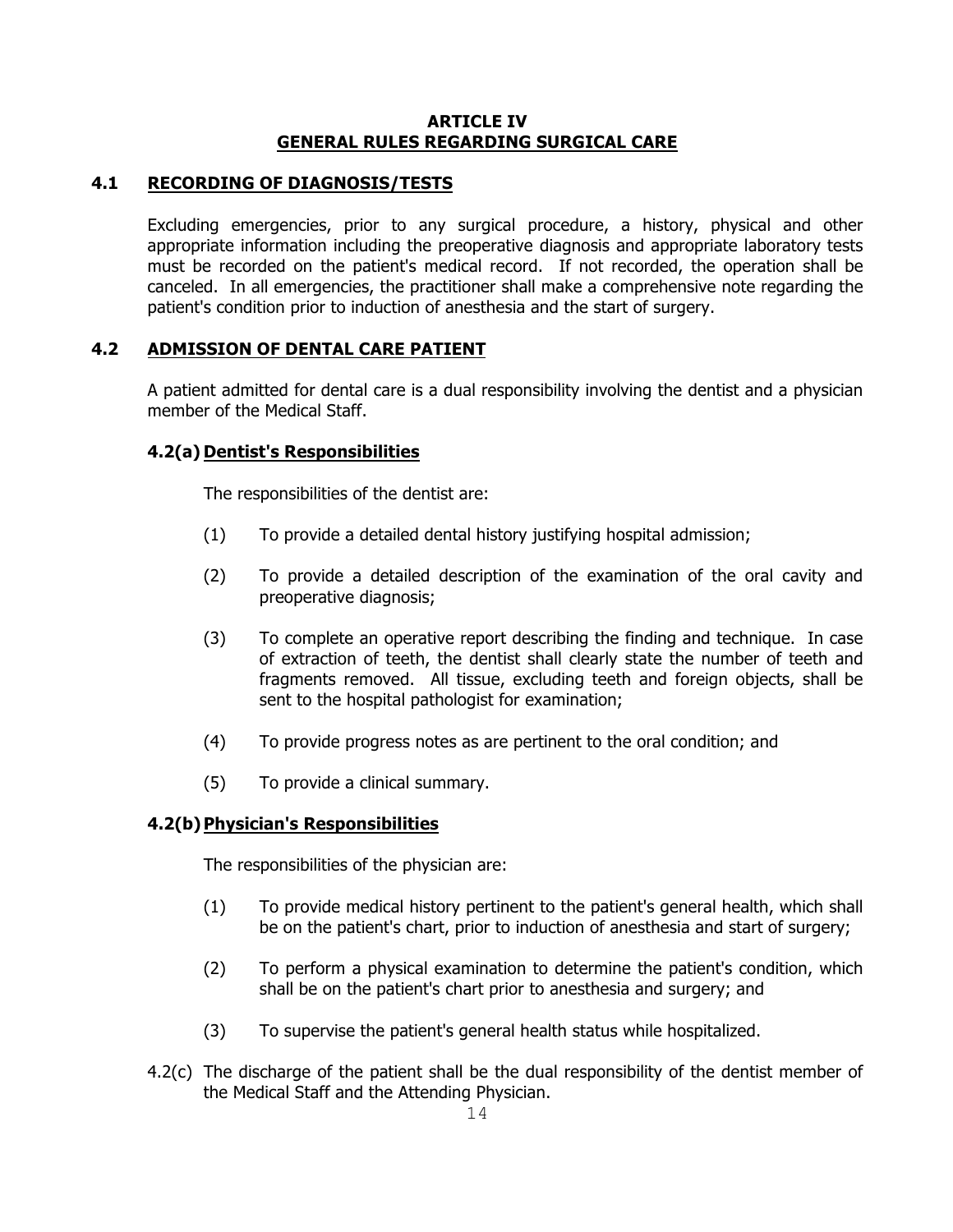# **4.3 ADMISSION OF PODIATRIC PATIENTS**

A patient admitted for podiatric care is the dual responsibility of the podiatrist who is a staff member and the physician member of the Medical Staff designated by the podiatrist.

# **4.3(a) Podiatrist's Responsibilities**

The responsibilities of the podiatrist are:

- (1) To provide a detailed podiatric history justifying hospital admission in conjunction with a licensed MD/DO of the medical staff;
- (2) To provide a detailed description of the podiatric findings and a preoperative diagnosis;
- (3) To complete an operative report describing the findings and technique. A tissue shall be sent to the hospital pathologist for examination;
- (4) To provide progress notes as are pertinent to the podiatric condition; and
- (5) To provide a clinical summary.

#### **4.3(b)Physician's Responsibilities**

The responsibilities of the physician, or Licensed Independent Practitioner credentialed to provide admission History and Physical, are:

- (1) To provide medical history pertinent to the patient's general health, which shall be on the patient's chart prior to induction of anesthesia and start of surgery;
- (2) To perform a physical examination to determine the patient's condition, which shall be on the patient's chart prior to anesthesia and surgery; and
- (3) To supervise the patient's general health status while hospitalized.
- **4.3(c)** A discharge for the patient shall be the dual responsibility of the Attending Podiatrist and Physician.

### **4.4 SURGICAL CONSENT**

A written, informed and signed surgical consent shall be obtained and placed on the patient's chart prior to all operative procedures, invasive diagnostic procedures, and other high risk treatments (as provided by hospital policy and/or state law) except in those situations wherein the patient's life is in jeopardy and suitable signatures cannot be obtained due to the condition of the patient. The consent form shall be signed by the patient only after the risks and benefits of the procedure, alternative treatment methods and other information necessary to make a fully informed consent has been explained to the patient by the responsible physician. After informed consent has been obtained and documented by the surgeon, the nurse shall obtain the patient's signature on the consent form and shall witness the signature. In those emergencies involving a minor or unconscious patient in which consent for surgery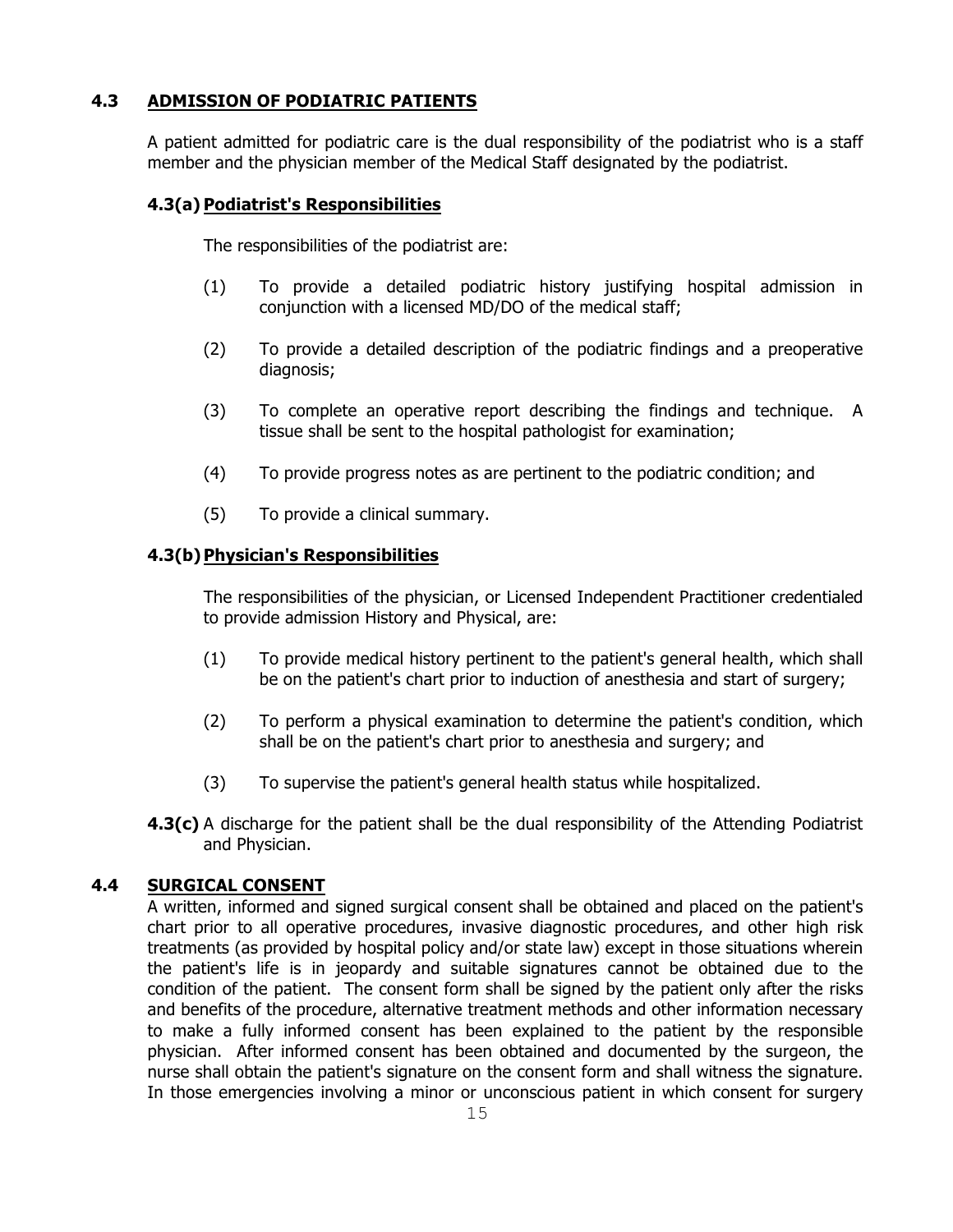cannot be immediately obtained from parents, guardian or next of kin, the circumstances should be fully explained on the patient's medical record. A consultation in such instances is desirable before the emergency operative procedure is undertaken, if time permits. If it is known in advance that two (2) or more specific procedures are to be carried out at the same time, said procedures may be described and consented to on the same form.

### **4.5 EXAMINATION OF SPECIMENS**

Specimens, excluding teeth and foreign objects removed during a surgical procedure, shall be evaluated by a pathologist. Each specimen must be accompanied by pertinent clinical information. Categories of specimens requiring only a gross description and diagnosis shall be determined by the pathologist and the Medical Staff, and documented in writing.

### **4.6 ELECTIVE SURGERY SCHEDULING**

In order to reduce patient anxiety resulting from a long wait, reduce staff overtime for elective work and allow time for possible emergencies, the following guidelines will be used for scheduling elective surgeries. Emergency procedures shall take priority above all other cases.

# **4.6(a) Standing Time:**

7:30 a.m.

# **4.6(b)Priority Cases shall include:**

- (1) Age 12 and under;
- (2) Open bone work;
- (3) Latex allergic patients; and
- (4) Contaminated cases last, if possible.

### **4.6(c) Scheduling of Cases:**

(1) It is recommended that elective surgery be scheduled by 3:00 p.m the previous day;

(2) All cases must be scheduled with Operating Room Staff and/or House supervisor;

- (3) All cases must be taken in the order they are scheduled, whether general or local, inpatient or outpatient, except for pre-existing priority cases;
- (4) If a scheduled case is canceled, the schedule will be moved up to fill the vacancy. New cases will not replace the canceled case. Any other case scheduled by the same surgeon will be added to the end of the schedule.
- (5) If a surgeon desires to change the order of his/her scheduled cases, any other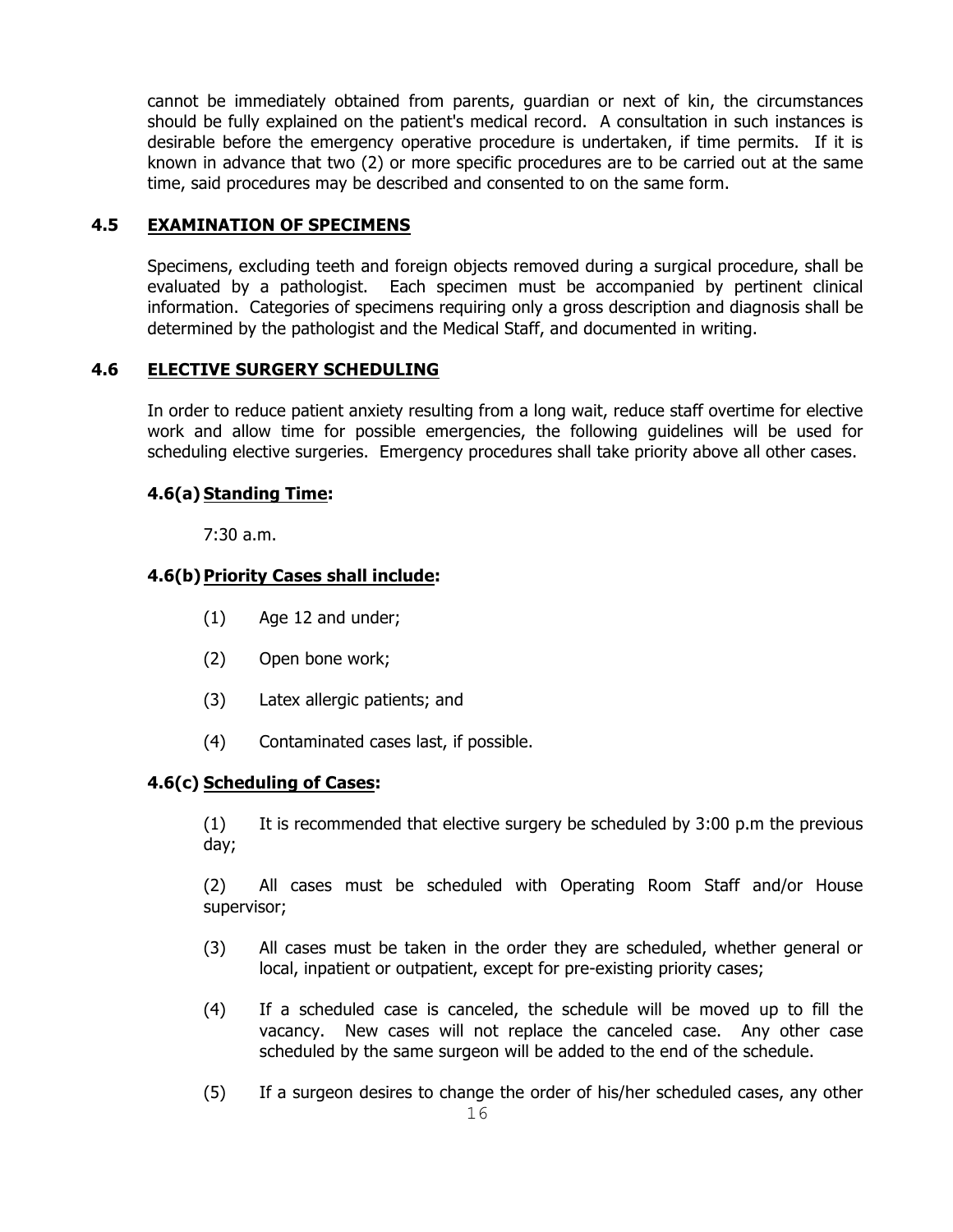surgeon who will be affected by the change must be notified and consent to the change; and

- (6) The start time for a surgery shall be deemed to be the time of incision or invasion. If a surgeon is more than thirty (30) minutes late for a scheduled procedure, the case will then follow other scheduled cases. If the surgeon is more than fifteen (15) minutes late, the OR Supervisor will attempt to contact the surgeon and ascertain when he/she will be available. If the surgeon will not be available within a reasonable period of time, the next scheduled surgery shall commence and the case will be moved to the end of the schedule.
- 4.6(d) Preoperative workup is as deemed appropriate by the surgeon or anesthesiologist.

#### **4.7 POST-OPERATIVE EXAMINATION**

For all outpatient surgery patients discharged from recovery room to home, a post operative examination will be conducted by the responsible licensed physician.

#### **4.8 ANESTHESIA**

The anesthetist or anesthesiologist shall maintain a complete anesthesia record including evidence of pre-anesthesia evaluation used to determine whether the patient is an appropriate candidate for the planned anesthesia. Also included in the record shall be a pre-induction evaluation and a post-anesthesia follow-up of the patient's condition by the anesthetist upon admission to and discharge from the post-anesthesia recovery area**.** Patients admitted shall have another post-anesthesia visit within 24 hours of surgery.

Responsibility for the overall management of anesthesia lies with the Director of Anesthesia. Anesthesia includes general, regional and conscious sedation given in the OR, delivery rooms, Emergency Department, or any other location within the hospital where such services are administered and during special procedures (imaging) or endoscopy.

The anesthetist or anesthesiologist will be available to perform consultation relating to respiratory care and invasive monitoring line placements upon request of Medical Staff members.

The anesthetist or anesthesiologist will be responsible to obtain and document informed consent for anesthesia in the medical record. Only qualified individuals as defined in the policies and procedures of the hospital may provide moderate or deep sedation or anesthesia. The Department of Surgery shall approve credentialing guidelines consistent with Joint Commission standards for individuals providing moderate or deep sedation or anesthesia.

The anesthetist or anesthesiologist will review and document the patient's condition immediately prior to induction.

In order to ascertain the patient's wishes as they relate to the continuance of advanced directives, said advanced directives and DNR orders will be discussed with the patient/next of kin/agent by the anesthetist or anesthesiologist or the Attending Physician prior to surgery. If the patient's wishes have changed, documentation signed by the patient/next of kin/agent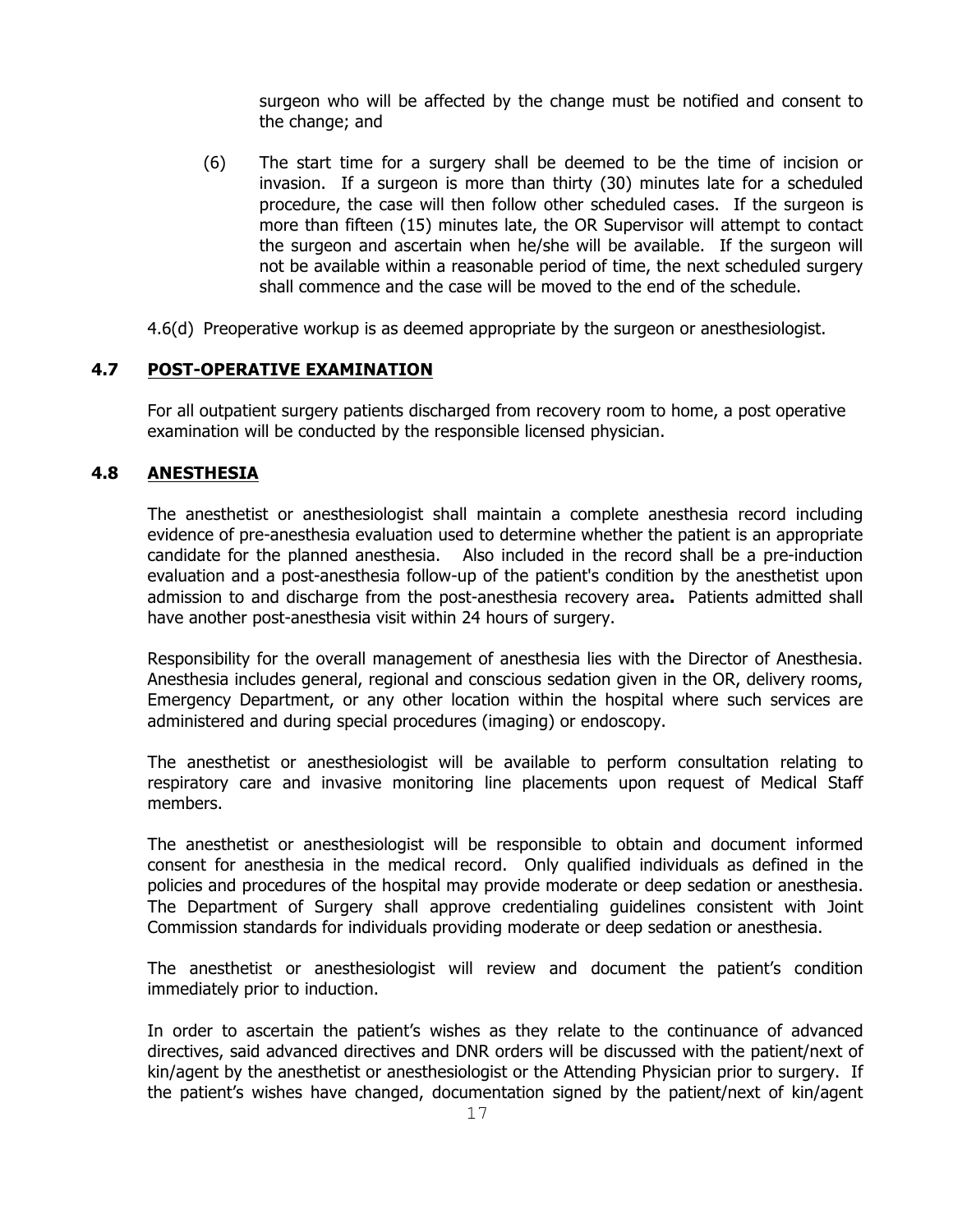and Anesthetist or physician participating in the discussion must be obtained and witnessed as required by state law applicable to advance directives.

The hospital must be able to provide anesthesia services within thirty (30) minutes after the determination that such services are necessary. Thus, the response time for arrival of the CRNA and/or anesthesiologist must not exceed twenty (20) minutes.

### **4.9 ORGAN & TISSUE DONATIONS**

The hospital shall refer all inpatient deaths, emergency room deaths and dead on arrival cases (term birth to age 75) to the designated organ procurement agency and tissue and eye donor agency in order to determine donor suitability, and shall comply with all CMS conditions of participation for organ, tissue and eye procurement after obtaining appropriate consent.

No physician attending the patient prior to death or involved in the declaration of death shall participate in organ removal.

# **4.10 STERILIZATION PROCEDURES**

Sterilization procedures may be performed in conformity with Texas Law & regulations, Federal law & regulations and applicable court decisions. Sterilization's can be performed legally for either therapeutic or non-therapeutic purposes, subject to the usual requisites of informed consent.

#### **4.11 UNIVERSAL PROTOCOL**

Universal Protocol for time-out procedures will be followed per Joint Commission standards.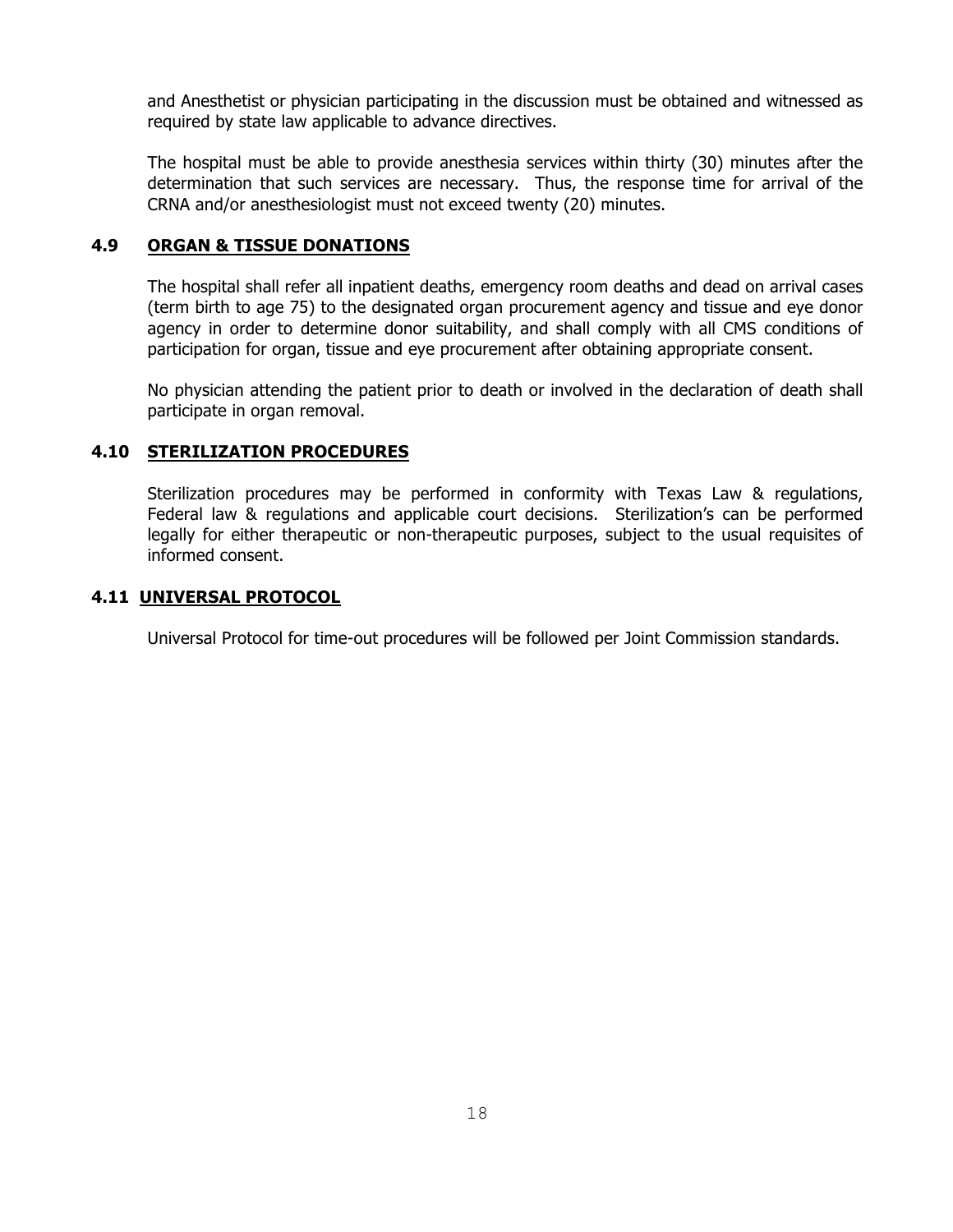#### **ARTICLE V EMERGENCY MEDICAL SCREENING, TREATMENT, TRANSFER & ON-CALL ROSTER POLICY**

### **5.1 SCREENING, TREATMENT & TRANSFER**

## **5.1(a) Screening:**

- (1) Any individual who presents to the Emergency Department of this hospital for care shall be provided with a medical screening examination to determine whether that individual is experiencing an emergency medical condition. Generally, an "emergency medical condition" is defined as active labor or as a condition manifesting such symptoms that the absence of immediate medical attention is likely to cause serious dysfunction or impairment to bodily organ or function, or serious jeopardy to the health of the individual or unborn child.
- (2) Examination and treatment of emergency medical conditions shall not be delayed in order to inquire about the individual's method of payment or insurance status, nor denied on account of the patient's inability to pay.
- (3) All patients shall be examined by qualified medical personnel, which shall be defined as a physician, or Physician Assistant or Advanced Practice Nurse, pursuant to hospital policy, Medicare and other applicable federal regulations.
- (4) Services available to Emergency Department patients shall include all ancillary services routinely available to the Emergency Department, even if not directly located in the department.

### **5.1(b)** Stabilization:

- (1) Any individual experiencing an emergency medical condition must be stabilized prior to transfer or discharge, excepting conditions set forth below.
- (2) 'Stabilization' is achieved when no material deterioration is likely to result from the transfer or discharge of the individual, or, in the case of a pregnant woman having contractions, when the woman has delivered (including the placenta).
- (3) A patient does not have to be stabilized when:
	- (i) the patient, after being informed of the risks of transfer and of the hospital's treatment obligations, requests the transfer and signs a transfer request form; or
	- (ii) based on the information available at the time of transfer, the medical benefits to be received at another facility outweigh the risks of transfer to the patient, and a physician signs a certification which includes a summary of risks and benefits to this effect.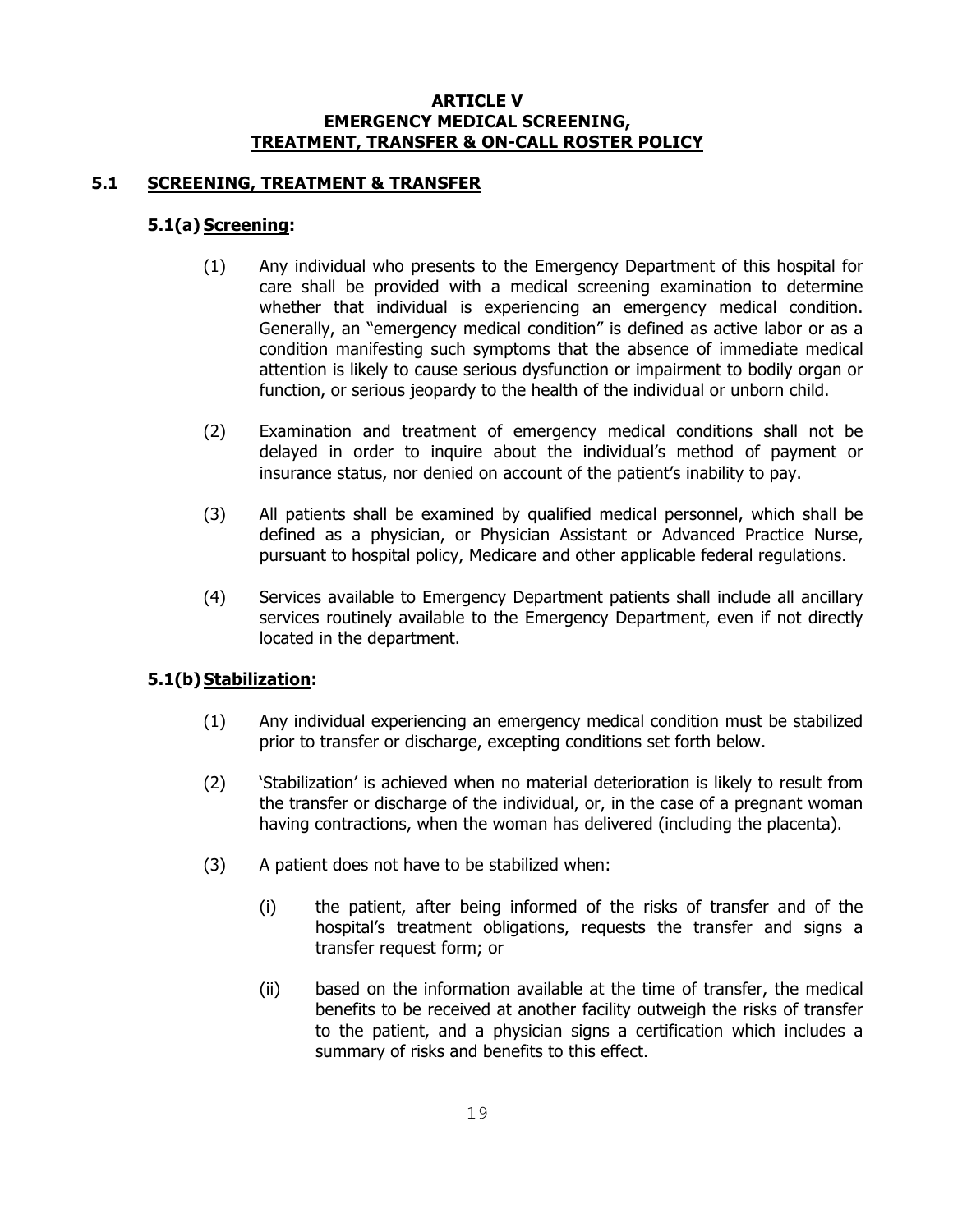(4) If a patient refuses to accept the proposed stabilizing treatment, the Emergency Department Physician, after informing the patient of the risks and benefits of the proposed treatment and the risks and benefits of the individual's refusal of the proposed treatment, shall take all reasonable steps to have the individual sign a form indicating that he/she has refused the treatment. The Emergency Department Physician shall document the patient's refusal in the patient's chart, which refusal shall be witnessed by the Emergency Department supervisor. If the patient so desires, the patient will be offered assistance in finding a physician for outpatient follow-up care.

# **5.1(c) Transfer:**

- (1) The Emergency Department Physician shall obtain the consent of the receiving hospital facility before the transfer of an individual. Said person shall also make arrangements for the patient transfer with the receiving hospital.
- (2) The condition of each transferred individual shall be documented in the medical records by the physician responsible for providing the medical screening examination and stabilizing treatment.
- (3) Upon transfer, the Emergency Department shall provide appropriate medical records regarding its treatment of the individual including, but not limited to, observations of signs or symptoms, preliminary diagnosis, treatment provided, results of any test, informed written consent or transfer certification, and the name and address of any on-call physician who has refused or failed to appear within a reasonable period of time in order to provide stabilizing treatment.
- (4) All reasonable steps shall be taken to secure the written consent or refusal of the patient (or the patient's representative) with respect to the transfer. The Emergency Department Physician must inform the patient (or the patient's representative) of the risks and benefits of the proposed transfer.

# **5.2 CONSULTATIONS, REFERRALS & EMERGENCY DEPARTMENT CALL**

- 5.2(a) When the Emergency Department Physician determines that a consultation or specialized treatment beyond the capability of the Emergency Department Physician is needed, the patient shall have the right to request the services of his/her physician. This request will be documented in the patient's medical record.
- 5.2(b) The physician whom the patient requests shall be contacted by a person designated by the physician in charge of the Emergency Department and that person will document the time of the contact in the patient's medical record.
- 5.2(c) An appropriate attempt to contact the physician will be considered to have been made when the Emergency Department Physician or Emergency Department designee has:
	- (1) Attempted to reach the physician in the hospital;
	- (2) Called the physician at home;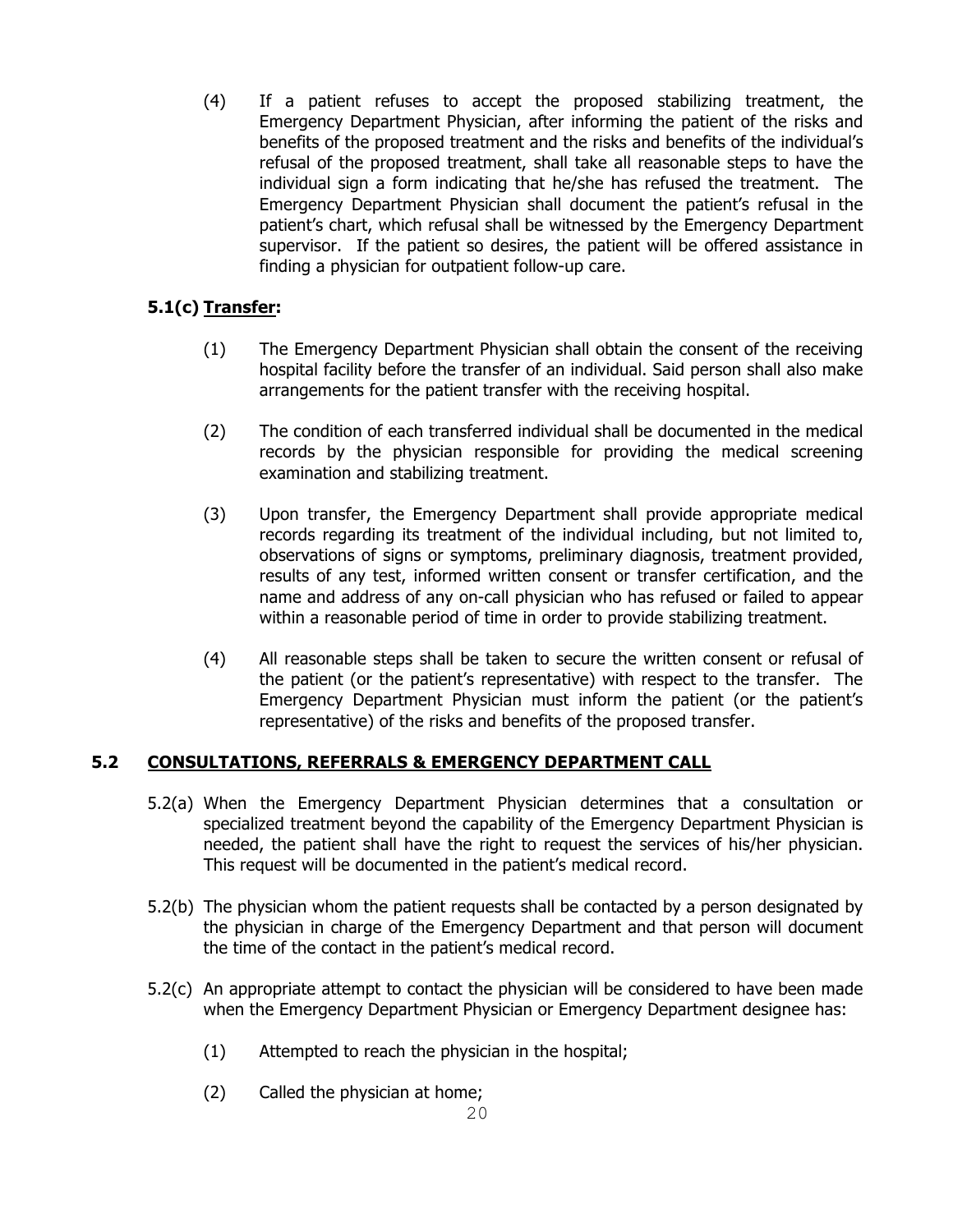- (3) Called the physician at his/her office; and
- (4) Called once on the physician's pager.

Twenty minutes will be considered a reasonable time to carry out this procedure in non-emergent situations.

5.2(d) The rotation call list, containing the names and phone numbers of the on-call physicians shall be posted in the Emergency Department. In the event that the patient does not have a private physician, the private physician refuses the patient's request to come to the Emergency Department, or the physician cannot be contacted within twenty (20) minutes of the initial request, the rotation call list shall be used to select a private physician to provide the necessary consultation or treatment for the patient. A physician who has been called from the rotation list may not refuse to respond. Any such refusal shall be reported to the CEO for further action and may constitute grounds for revocation of the physician's Medical Staff appointment and clinical privileges.

When on the Emergency Department 'on call' roster, a physician shall provide coverage in the field of his expertise when called upon by the emergency room physician. In the event of his absence due to a change in schedule, or a professional or personal conflict, the 'on call" physician shall arrange alternate coverage for the Emergency Department. However, an 'on call' physician shall not be held responsible for Emergency Department coverage, or back-up coverage, in the event he is unavailable because he is engaged in surgery, rendering emergency medical care at this or another institution, or if he cannot respond because of situations beyond his control. When the conflicting surgical or emergency medical condition has been resolved and the 'on call' physician once again becomes available, he shall resume his Emergency Department obligations. In this setting, the work emergency shall mean: a medical condition which required immediate attention to relive acute pain and suffering, lessen morbidity, or postpone death.

In the event the 'on call' physician cannot be available for a period of time beyond which is acceptable to the Emergency Department physician, back-up coverage shall be sought by the Emergency Department physician. On occasion, transfer to another medical facility may be appropriate.

- 5.2(e) The physician called from the rotation schedule shall be held responsible for the care of a patient until the problem prompting the patient's assignment to that physician is satisfactorily resolved or stabilized to permit disposition of the patient. This responsibility shall include follow-up care of the referred patient in the physician's office. If the physician who is consulted or is called from the rotation schedule feels that a consultation with another specialist is indicated, it will be that physician's responsibility to make the second referral. The first physician consulted retains responsibility for the patient until the second consultant accepts the patient.
- 5.2(f) All members of the Active Staff shall participate in the on-call backup to the Emergency Department.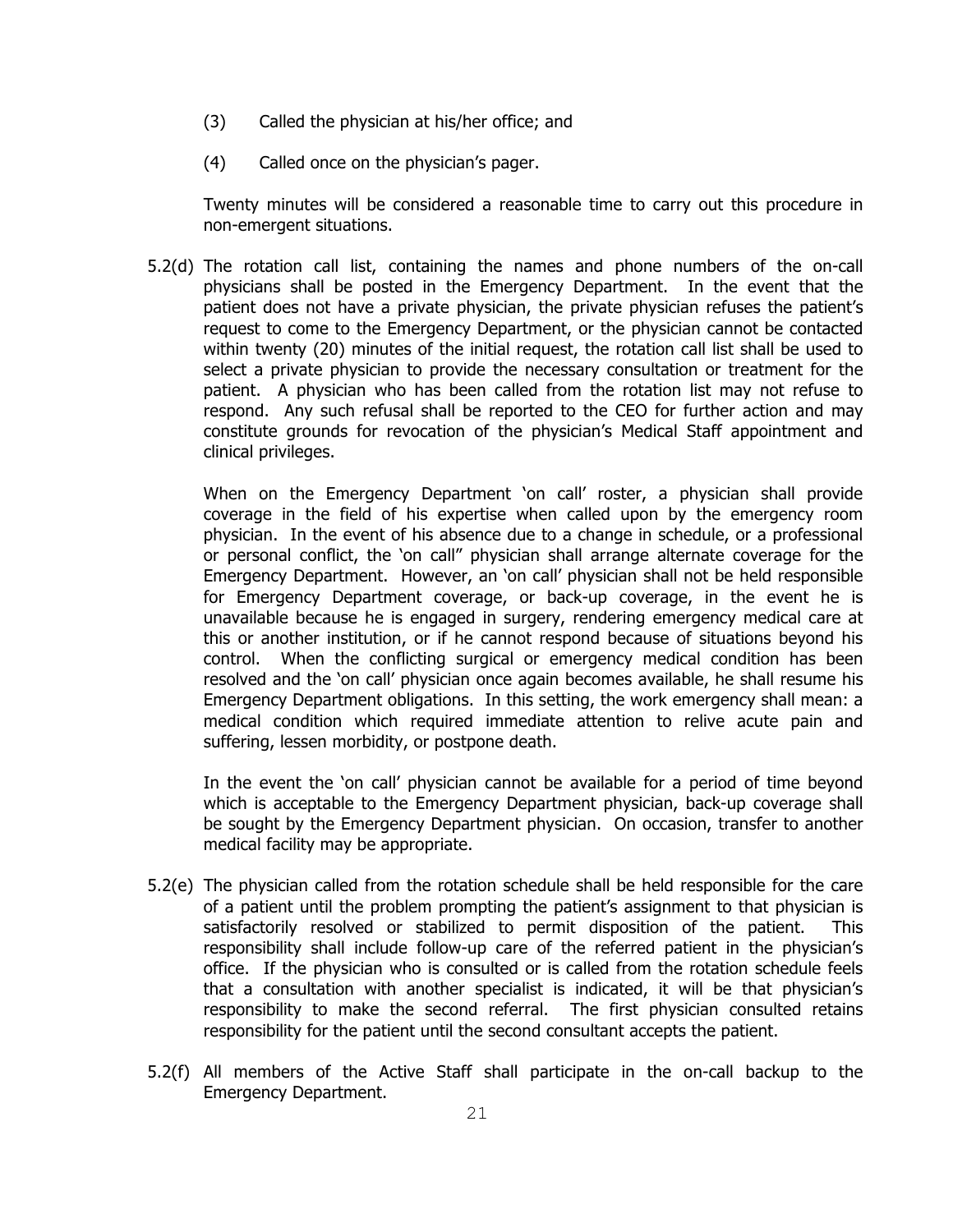Physicians called are required to respond to Emergency Department call by telephone within ten (10) minutes. If requested to come in, they will make every attempt to do so within twenty (20) minutes after responding by telephone.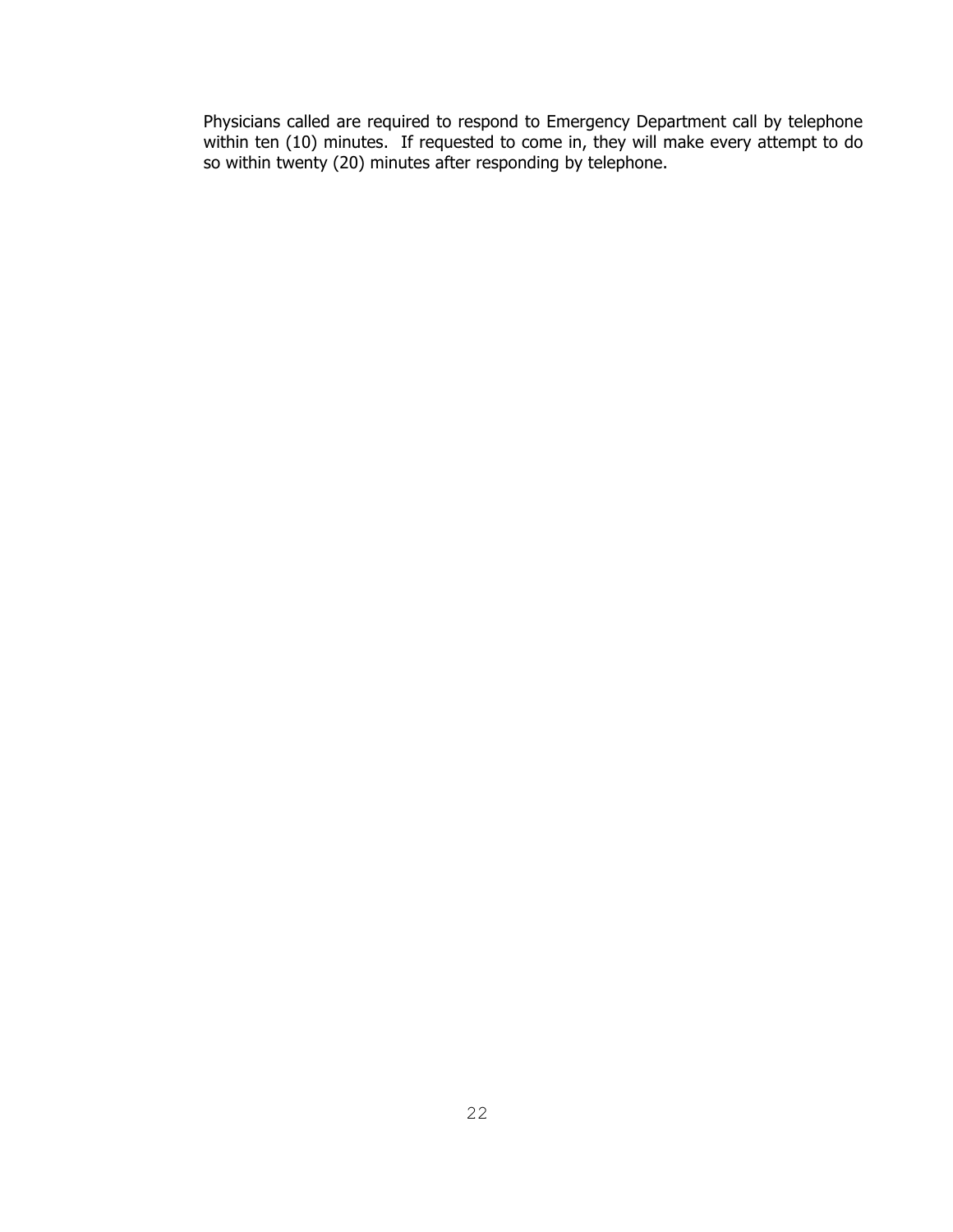# **ARTICLE VI ALLIED HEALTH PROFESSIONALS**

# **6.1 CATEGORIES & BASIC CRITERIA**

Categories and basic minimum criteria for each of the AHP categories can be found in the following subsections. Applicants must meet the established criteria for the category for which they are applying. No individual will be accepted as an AHP unless he/she meets the basic criteria.

# 6.1(a) **Specified Professional Personnel**

- (1) Physician Assistant: Documented verification of having met the criteria of Physician's Assistants as defined by the Texas State Medical Board.
- (2) Advanced Practice Nurse: Documented verification of having met the criteria of Advanced Practice Nurse as defined by the Texas State Board of Nursing.
- (3) Speech Pathologist: Documented verification of a M.A. degree in Speech Pathology or certification by the American Speech/Language Association; and A current Texas license.
- (4) Clinical Psychologist: Documented verification of graduation from an accredited doctorate program in psychology; Documented verification of certification by the Texas Board of Examiners of Psychologists; and if operating an independent practice, the Clinical Psychologist must have documented of licensure for independent practice in the state of Texas.
- (5) Radiation Physicists: College degree in physics and Documented verification of certification by the American Board of Radiology-Radiotherapy Physics.
- (6) Echocardiography Technician: Documented verification of registry with the American Registry of Diagnostic Medical Sonographers or actively seeking registry; and CPR certified.
- (7) Exercise Test Technologist: Documented verification of certification by the American College of Sports Medicine.
- (8) Certified Registered Nurse Anesthetist (CRNA): Documented verification of certification of American Association of Nurse Anesthetists; and Current Texas licensure.
- (9) Other Qualifications for All Categories: Letter of recommendation from at least two (2) references who know of the applicant's professional experience and competence; and Documented evidence of continuing education relative to the applicant's area of specialty during the past two (2) years.

### 6.1 (b) **Specified Health Personnel**

(1) Physician's Nurse Assistant: Current Texas license.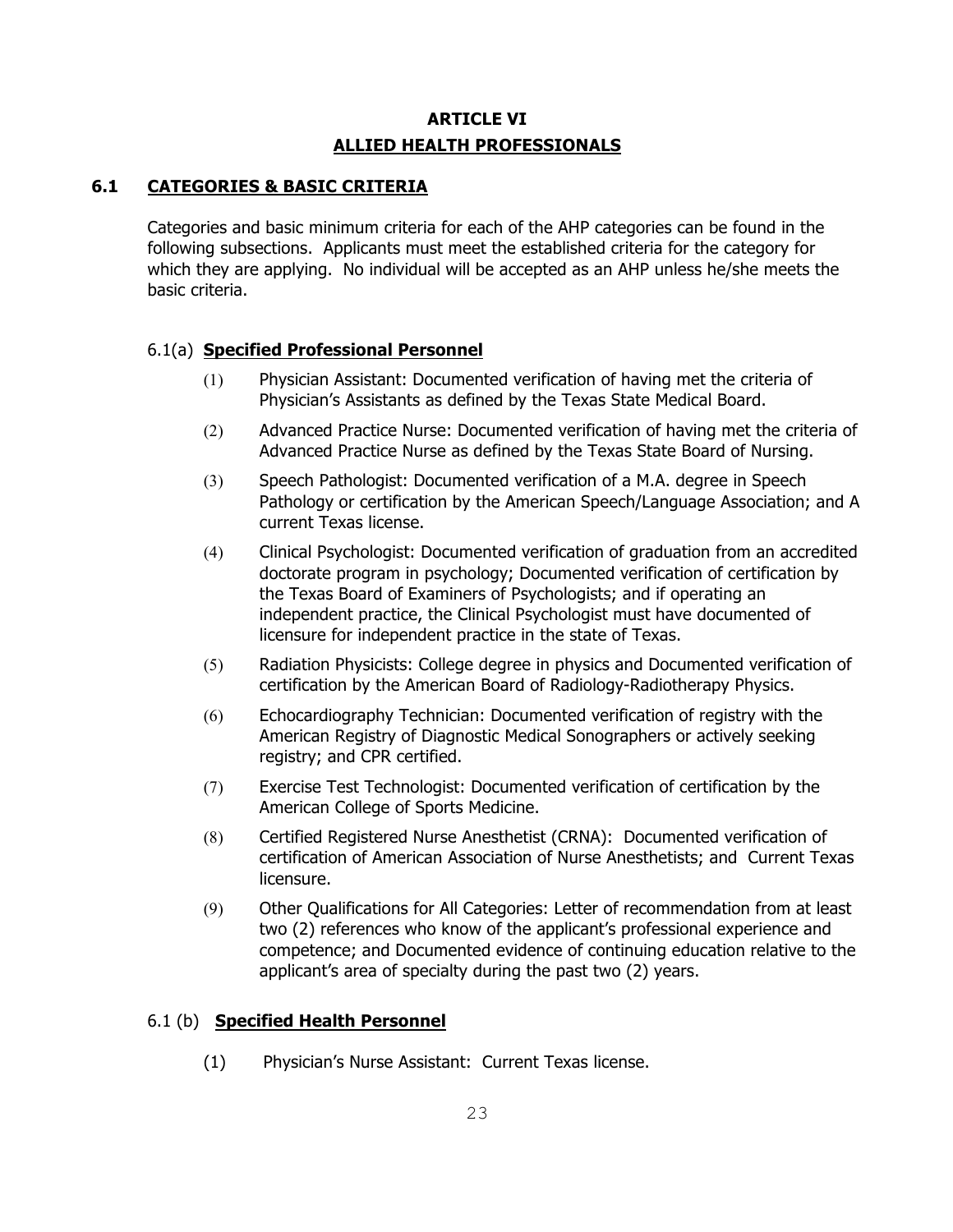- (2) Scrub Nurse: Completion of Operating Room technician course or certification of qualification by the attending surgeon; and Current Texas license.
- (3) Operating Room Technicians: Completion of Operating Room Technician course or certification of qualifications by the attending surgeon.

### **6.2 FUNCTIONS, DUTIES & RESPONSIBILITIES BY CATEGORY**

#### **Each AHP Shall:**

- (a) Retain appropriate responsibility within the scope of his/her license or certificate and within his/her area of professional competence for the care and supervision of each patient in the hospital for whom he/she is providing services.
- (b) Participate in monitoring, review ad evaluation of the quality and appropriateness of patient care; in supervision of initial appointees of his/her same occupation or profession, or a lesser included occupation or profession. And in discharging such other functions as may be required from time to time. The supervisor physician or dentist of his/her responsibilities as delineated in section 5.3.
- (c) Abide by hospital policies and procedures.

### **6.3 The functions, duties and responsibilities for each AHP shall be met as delineated below. They shall not exceed these functions, duties or responsibilities.**

- 6.3(a) Physician Assistant: Granting of privileges shall be in the name of the individual certified Physicians' Assistant and may only work under the auspices of the member of the Medical Staff. His/her conduct and permitted tasks while in this Hospital shall conform to those rules and regulations as stated by the Texas State Medical Board. Privileges desired by the applicant must be requested specifically by the applicant and will be considered and granted or denied by the Credentials/MEC acting on each specific applicant individually and specifically.
- 6.3(b) Advanced Practice Nurse: Granting of privileges shall be in the name of the individual Advanced Practice Nurse, and may only work under the auspices of the member of the Medical Staff. His/her conduct and permitted tasks while in this Hospital shall conform to those rules and regulations as stated by the Texas State Board of Nursing. Privileges desired by the applicant must be requested specifically by the applicant and will be considered and granted or denied by the Credentials/MEC acting on each specific applicant individually and specifically.
- 6.3(c) Clinical Psychologist: May act as agents of their supervising Physician to perform diagnostic evaluations (including psychological testing administration) and assist with counseling therapy.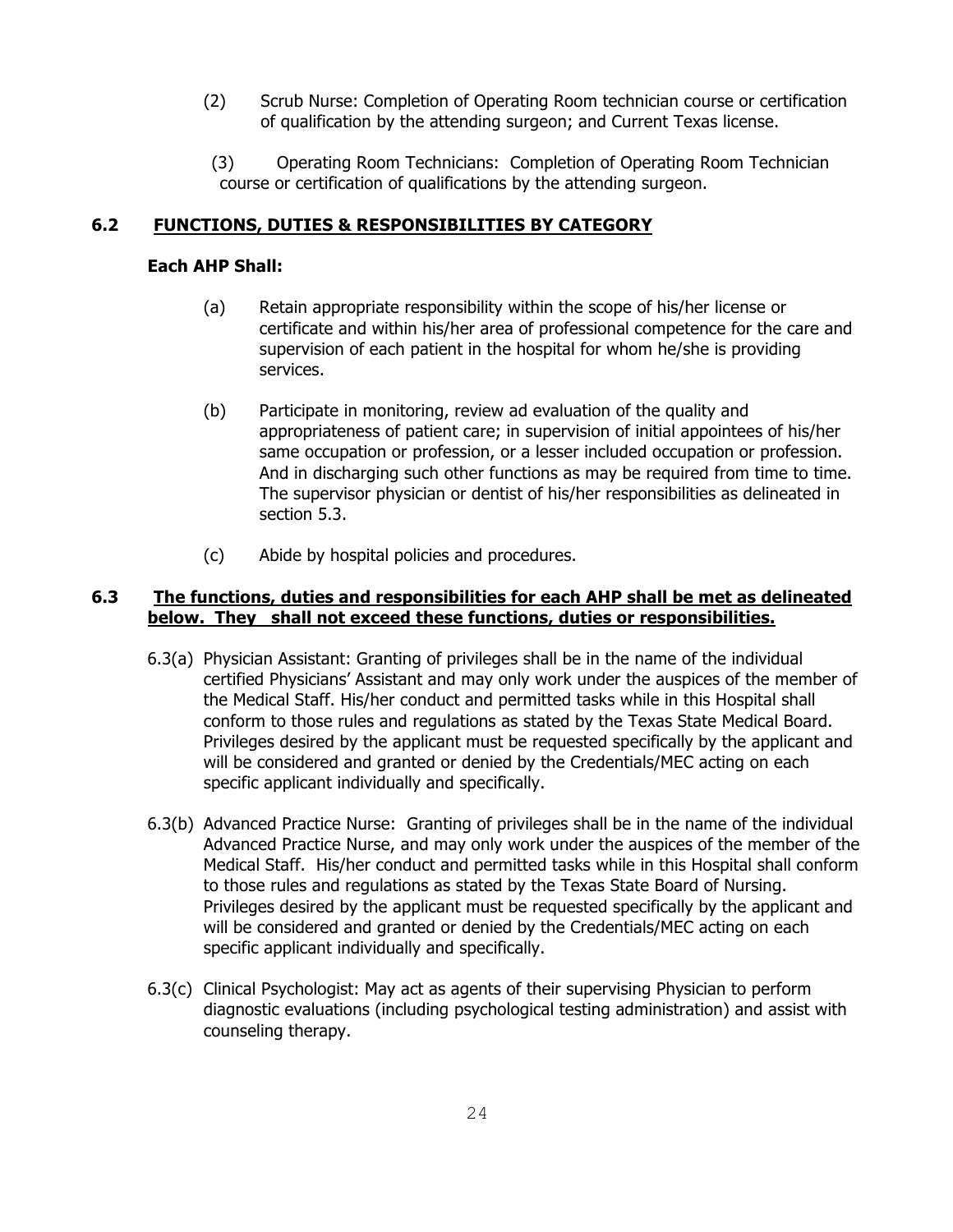- 6.3 (c) Speech Pathologist: May consult on speech and language disorder and perform services to include diagnostic communication assessment and subsequent therapy. May not independently solicit patients.
- 6.3(d) Radiation Physicist: Calibration, repair and safety aspect of radiation producing machines and radioactive sources, dosimeter on machines as applied to patient treatment, development of new techniques, specifications and acquisition of new equipment, computer applications and teaching at all levels.
- 6.3 (e) Echocardiography Technician: May perform echocardiographic studies under the supervision of a Physician.
- 6.3 (f) Exercise Test Technologies: May perform graded exercise testing and assist in program development under Physician supervision on patients undergoing recuperative, rehabilitative or preventive regimens.
- 6.3 (g) Certified Registered Nurse Anesthetist (CRNA): Provide general anesthesia under the overall direction of the Director of Anesthesia Services. Meet such other requirements as set out in the Rules and Regulations.
- 6.3 (h) Physician's Nurse Assistant: Perform specified patient care services under the supervision, direction of his/her supervising Physicians, consistent with the practice privileges granted to the Nurse Assistant licensure.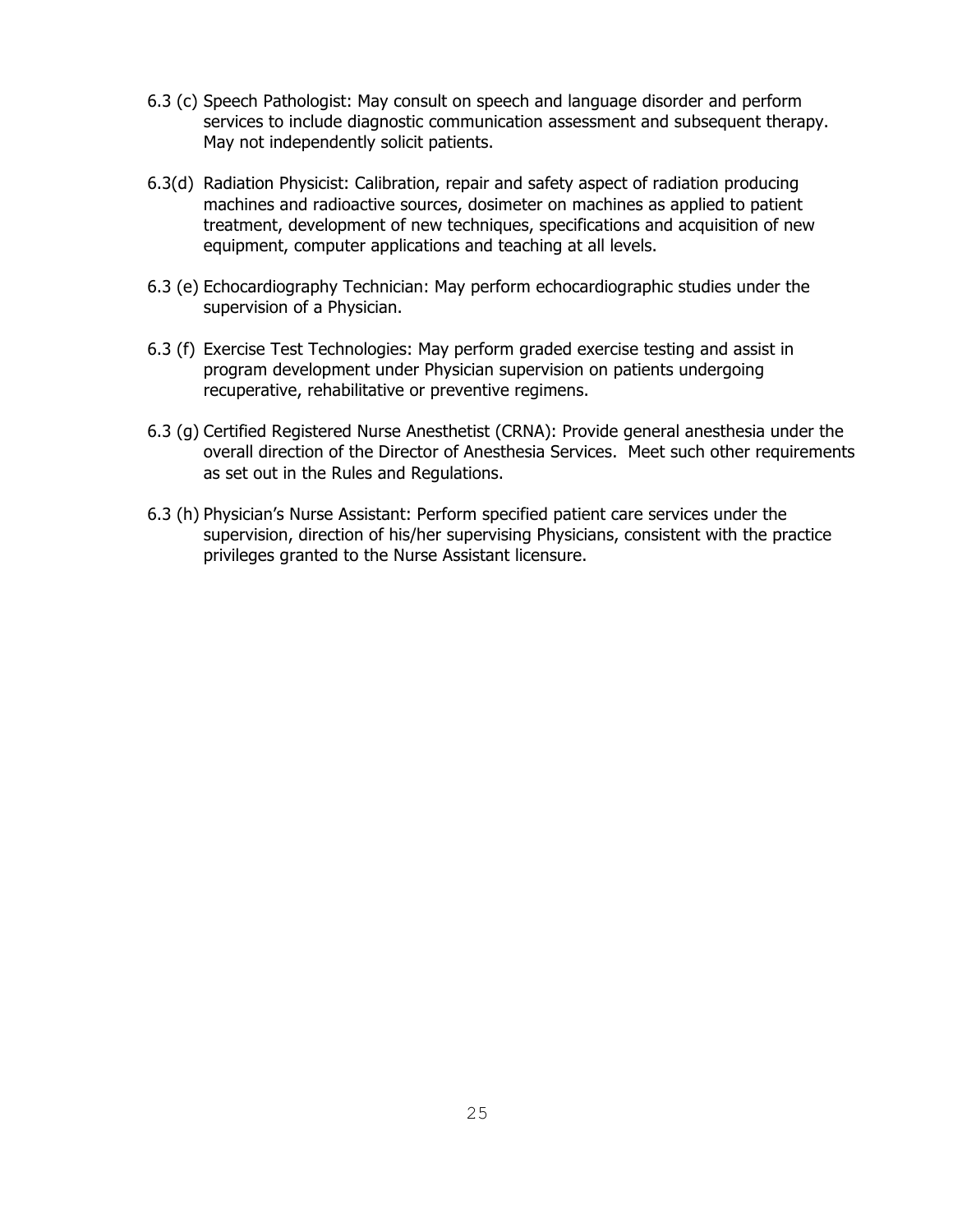### **ARTICLE VII SUPERVISION OF MEDICAL STUDENTS, RESIDENTS AND FELLOWS**

# **7.1 MEDICAL STUDENTS.**

Medical Students may not treat patients and are assigned for observation only.

# **7.2 RESIDENTS AND FELLOWS.**

- **7.2(a)** Written description of the roles, responsibilities, and patient care activities must be defined as part of the University Affiliation Agreement between Grace Medical Center and the University, and must be consistent with the professional licensure requirements in Texas.
- **7.2(b)** The written description described in Section 7.2(a) must include identification of the mechanism by which the supervisor and school program director will make decisions about participant's involvement and independence in specific patient care activities. In addition, the Affiliation Agreement shall identify the individual or entity responsible for providing professional liability insurance coverage for a Resident or Fellow.
- **7.2(c)** Residents and fellows may write patient care orders and progress notes. The supervising licensed independent practitioner shall review the activities of the resident and/or fellow.
- **7.2(d)** There shall be effective communication between the school, the Medical Staff and Grace Medical Center's Board of Managers. The University Affiliation Agreement shall require that the University's Graduation Medical Education Committee provide regular reports, or otherwise communicate with the Medical Staff and the Board of Managers regarding the safety, quality of patient care, treatment, and services provided by, and the related educational and supervisory needs of, the participants in the professional graduate education.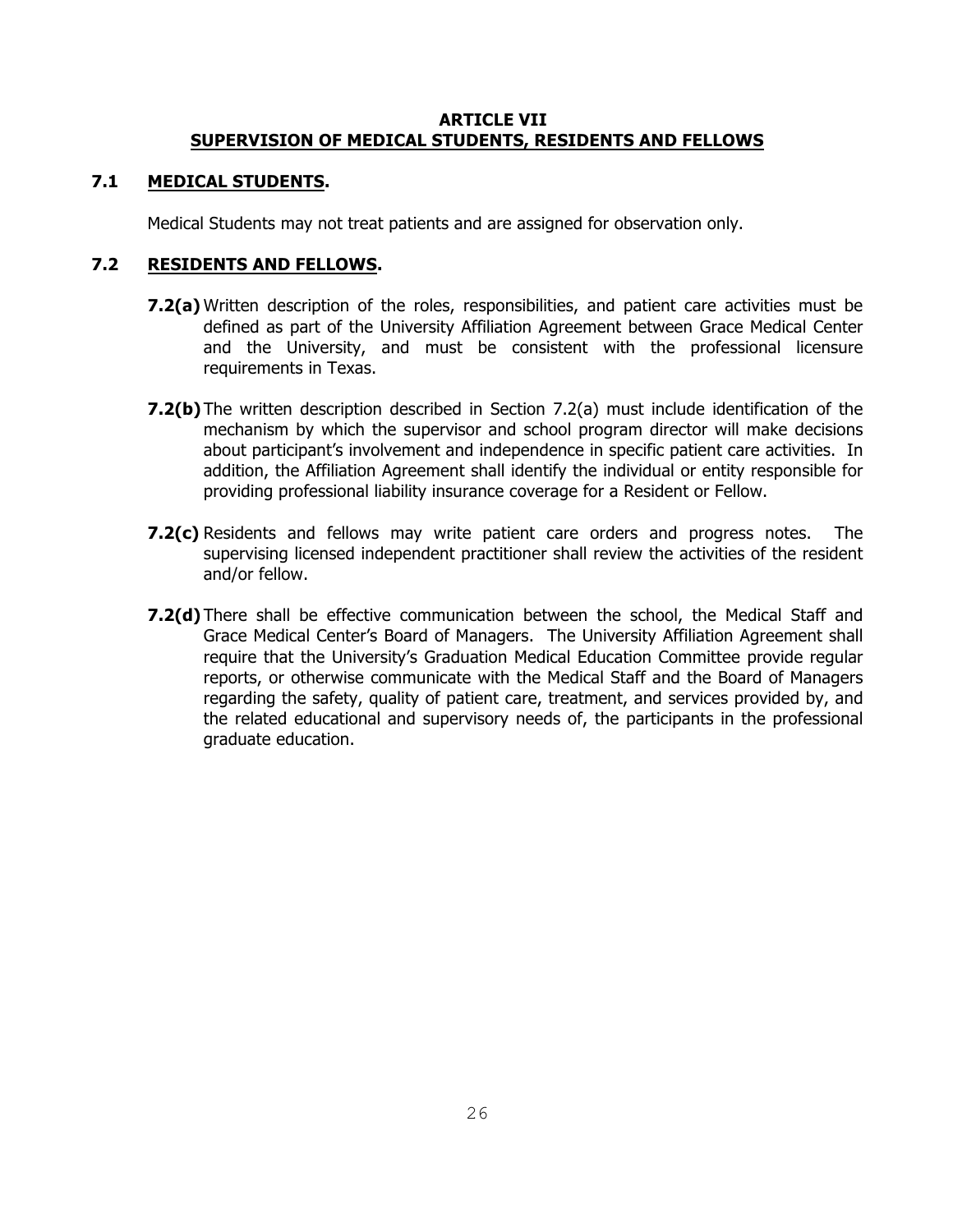#### **ARTICLE VIII ADOPTION & AMENDMENT OF RULES & REGULATIONS**

#### **8.1 DEVELOPMENT**

The Medical Staff shall have the initial responsibility to bring before the Board formulated, adopted and recommended Medical Staff Rules & Regulations and amendments thereto which shall be effective when approved by the Board. The Medical Staff shall exercise its responsibility in a reasonable, timely and responsible manner, reflecting the interest or providing patient care of recognized quality and efficiency and of maintaining a harmony of purpose and effort with the CEO, the Board and the community.

#### **8.2 ADOPTION, AMENDMENT & REVIEWS**

The Medical Staff Rules & Regulations may be adopted, amended or replaced by a majority vote of Medical Staff members at any meeting where a majority of those eligible to vote are present. At least five (5) days written notice, accompanied by the proposed Rules & Regulations, must be given of the intention to take such action. These actions require the approval of a majority of the Board. If the Medical Staff fails to act within a reasonable time after notice from the Board to such effect, the Board may initiate revisions to the Medical Staff Rules & Regulations, taking into account the recommendations of Medical Staff members. The Rules & Regulations shall be reviewed and revised as needed, but at least every two (2) years.

#### **8.3 DOCUMENTATION & DISTRIBUTION OF AMENDMENTS**

Amendments to these Rules & Regulations as set forth herein shall be documented by either:

- **8.3(a)** Appending to these Rules & Regulations the approved amendment, which shall be dated and signed by the Chief of Staff, the CEO, and Chairperson of the Board of Trustees; or
- **8.3(b)** Restating these Rules & Regulations, incorporating the approved amendments and all prior approved amendments which have been appended to these Rules & Regulations since their last restatement, which restated Rules & Regulations shall be dated and signed by the Chief of Staff, the CEO, and the Chairperson of the Board of Trustees.

Each member of the Medical Staff shall be given a copy of any amendments to these Rules & Regulations in a timely manner.

#### **8.4 SUSPENSION, SUPPLEMENTATION, OR REPLACEMENT**

The Board reserves the right to suspend, override, supplement, or replace all or a portion of the Rules and Regulations in the event of exigent and compelling circumstances affecting the operation of the hospital, welfare of its employees and staff, or provision of optimal care to patients. However, should the Board so suspend, override, supplement or replace such rules and regulations, it shall consult with the Medical Staff at the next regular staff meeting (or at a special called meeting as provided in the bylaws), and shall thereafter proceed as provided in Section 8.2 for adoption and amendment of Rules & Regulations. If an agreement cannot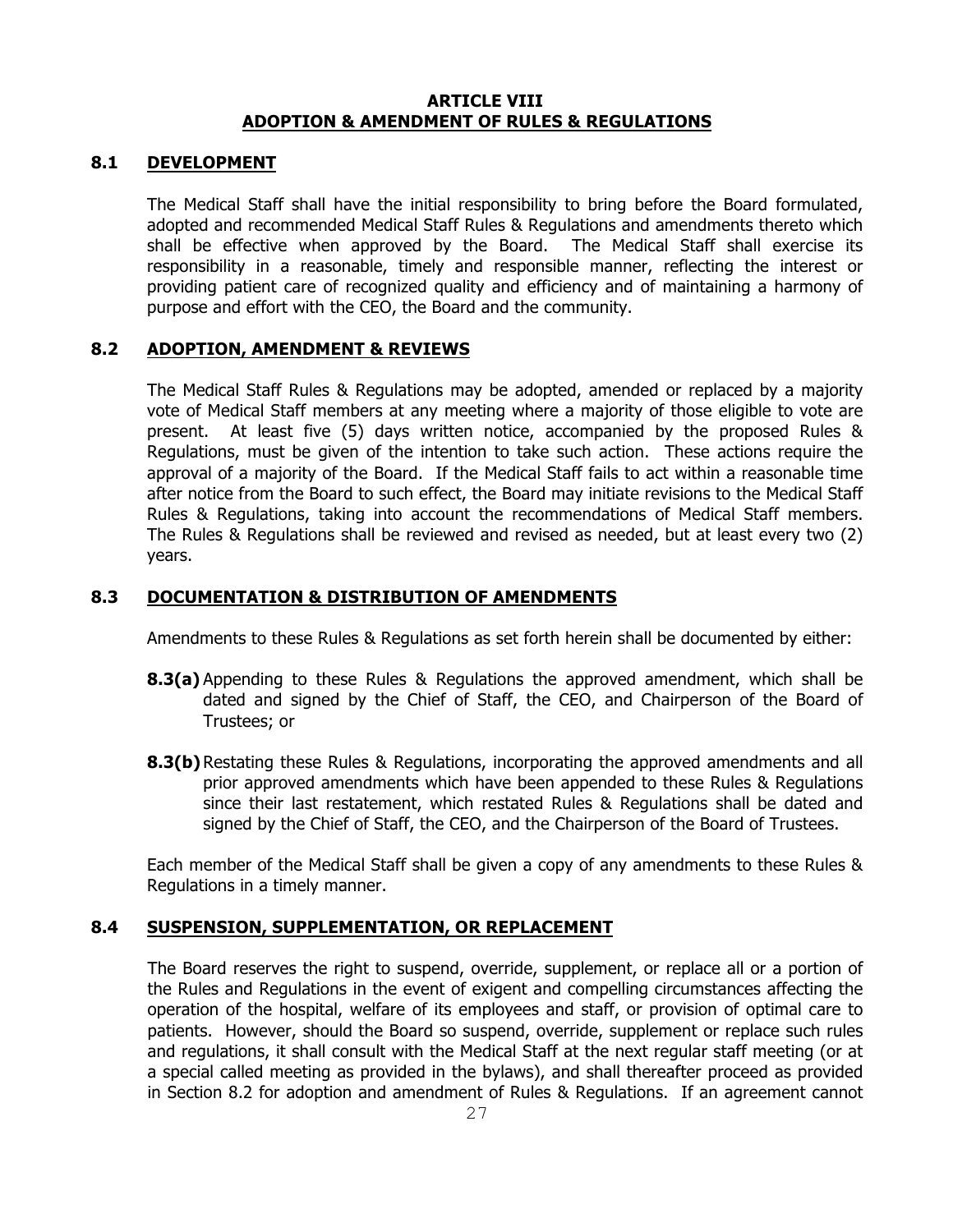be reached, the Board shall have the ultimate authority as to adoption and amendment of the Rules & Regulations, but shall exercise such authority unilaterally only when the Medical Staff has failed to fulfill its obligations and it is necessary to ensure compliance with applicable law or regulation, or to protect the well being of patients, employees or staff.